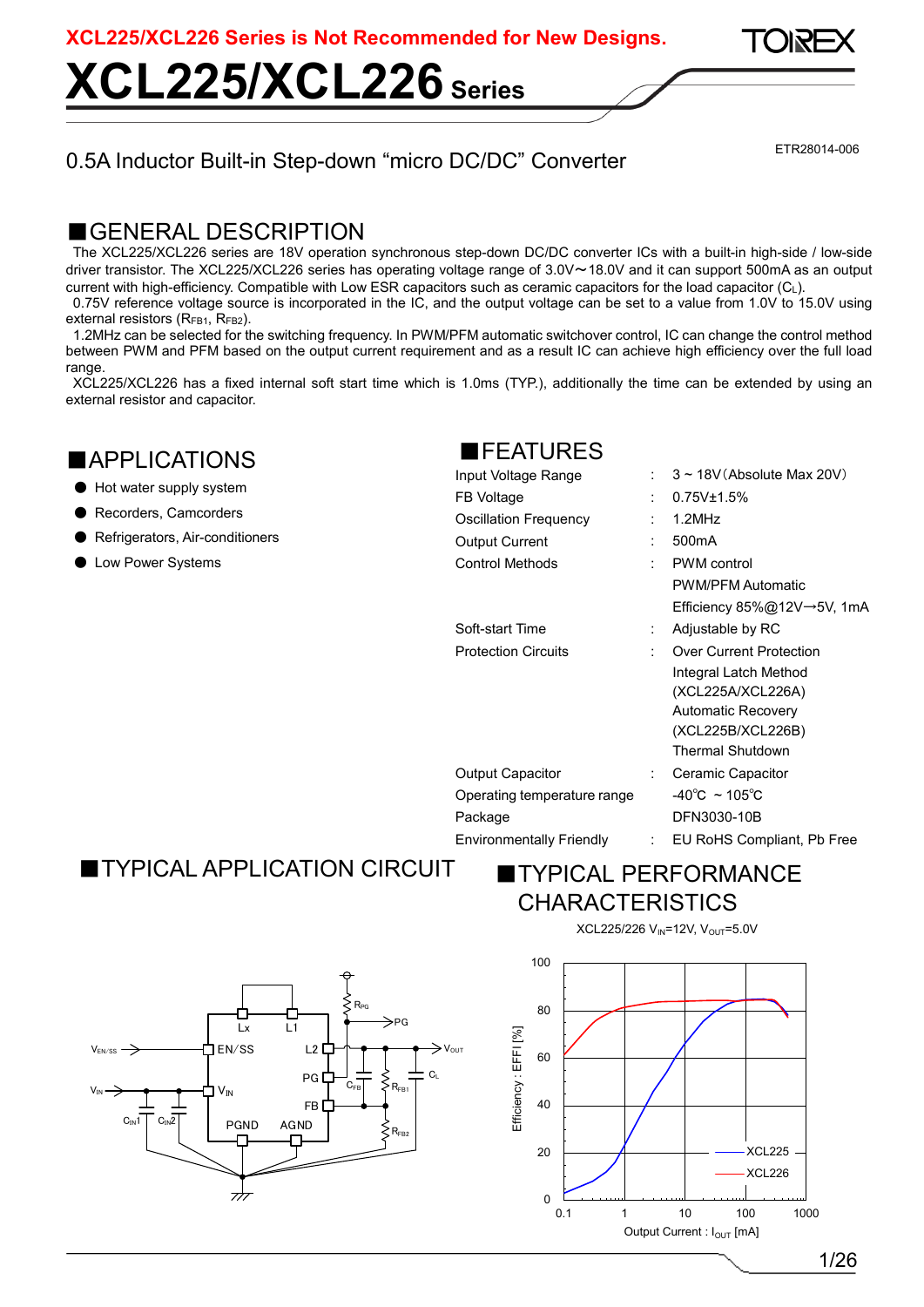### ■BLOCK DIAGRAM



The XCL225 series is fixed to PWM control. The XCL226 series is PWM / PFM automatic switching control. Diodes inside the circuit are an ESD protection diodes and a parasitic diodes.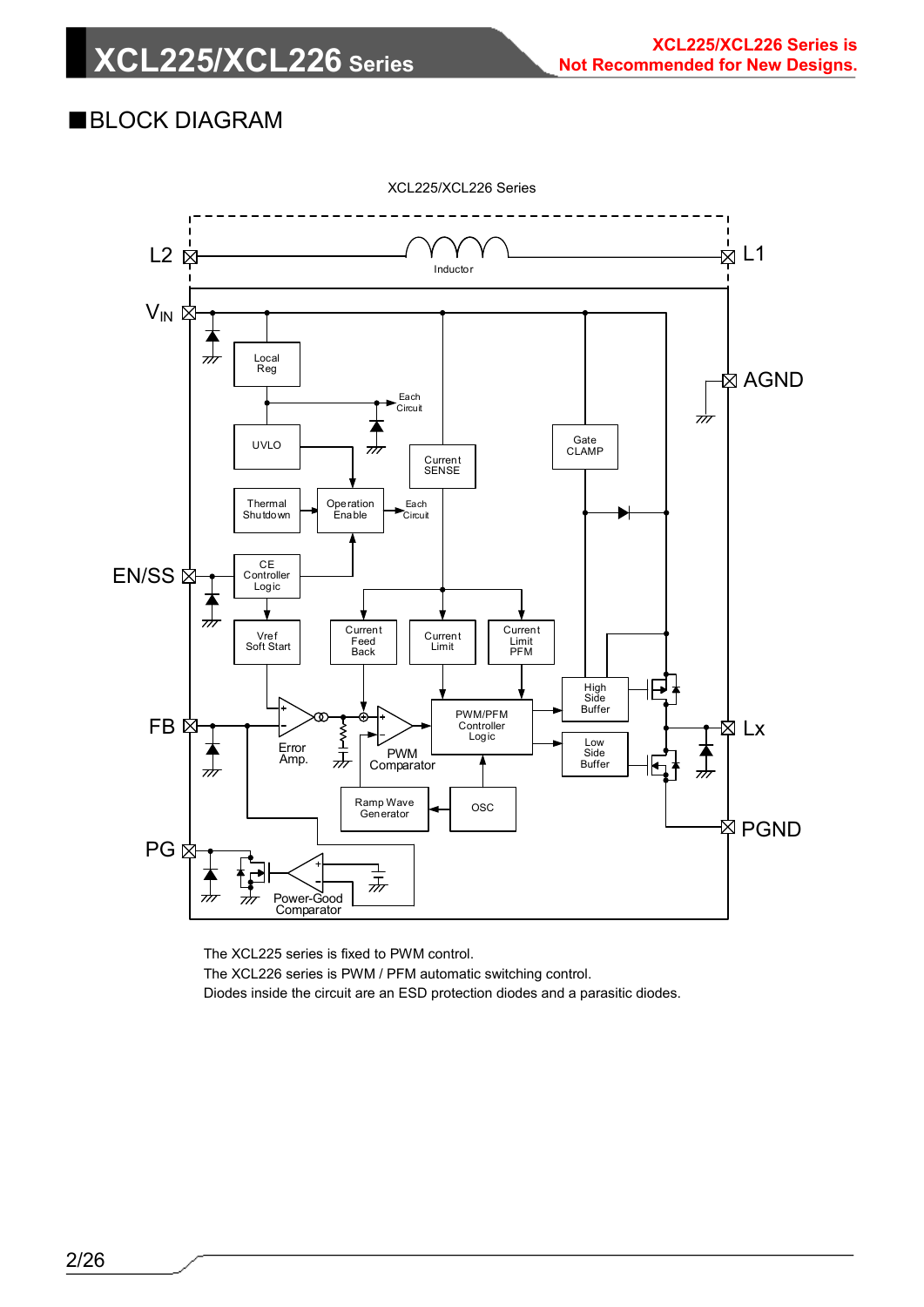### ■PRODUCT CLASSIFICATION

### ●Ordering Information

XCL225①②③④⑤⑥ PWM control XCL226①②③④⑤⑥ PWM/PFM Automatic

| <b>DESIGNATOR</b> | <b>ITEM</b>                  | <b>SYMBOL</b> | <b>DESCRIPTION</b>                          |  |
|-------------------|------------------------------|---------------|---------------------------------------------|--|
|                   |                              | A             | Refer to Selection Guide                    |  |
| ➀                 | Type                         | В             |                                             |  |
| (2)3              | FB Voltage                   | 0K            | ADJ=0.75V.                                  |  |
|                   |                              |               | Output voltage can be adjusted in 1V to 15V |  |
| 4                 | <b>Oscillation Frequency</b> |               | $1.2$ MHz                                   |  |
| (5)6              | Packages (Order Unit)        | Н2            | DFN3030-10B(3000pcs/Reel)                   |  |

#### ●Selection Guide

| <b>FUNCTION</b>                         | A TYPE | <b>B TYPE</b> |
|-----------------------------------------|--------|---------------|
| Chip Enable                             | Yes    | Yes           |
| UVLO                                    | Yes    | Yes           |
| <b>Thermal Shutdown</b>                 | Yes    | Yes           |
| Soft Start                              | Yes    | Yes           |
| Power-Good                              | Yes    | Yes           |
| Current Limiter (Automatic Recovery)    |        | Yes           |
| Current Limiter (Latch Protection) (*1) | Yes    |               |
| $\cdots$                                |        |               |

(\*1) The over-current protection latch is an integral latch type.

### ■PIN CONFIGURATION



\* The dissipation pad for the DFN3030-10B package should be solder-plated in recommended mount pattern and metal masking so as to enhance mounting strength and heat release. If the pad needs to be connected to other pins, it should be connected to the GND (No. 2 and No.3) pin.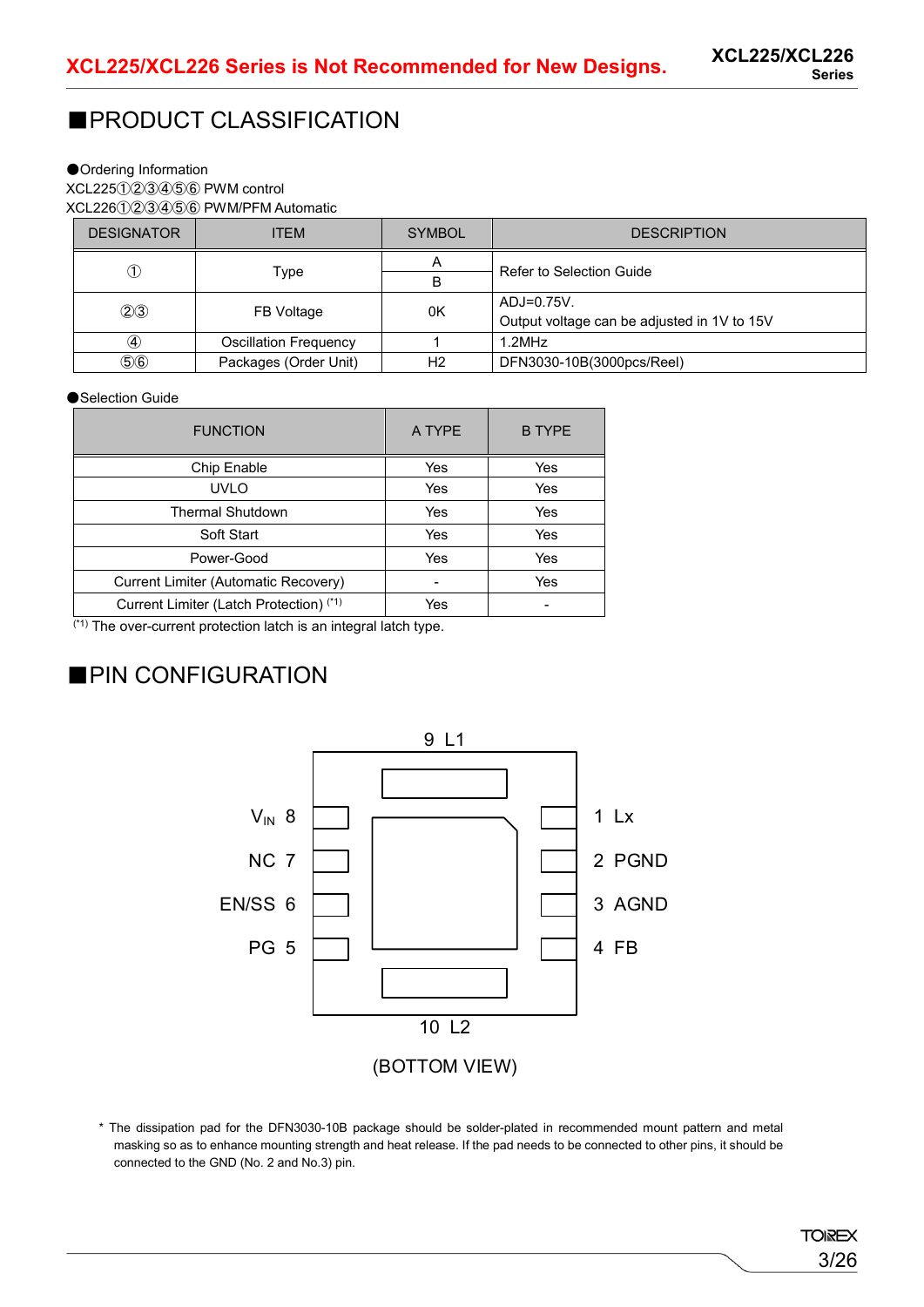### ■PIN ASSIGNMENT

| <b>PIN NUMBER</b> | <b>PIN NAME</b>       | <b>FUNCTION</b>             |  |
|-------------------|-----------------------|-----------------------------|--|
|                   | Lx                    | <b>Switching Output</b>     |  |
| 2                 | <b>PGND</b>           | Power Ground                |  |
| 3                 | <b>AGND</b>           | Analog Ground               |  |
| 4                 | <b>FB</b>             | <b>Output Voltage Sense</b> |  |
| 5                 | PG                    | Power-good Output           |  |
| 6                 | EN/SS                 | Enable Soft-start           |  |
|                   | <b>NC</b>             | No Connection               |  |
| 8                 | <b>V<sub>IN</sub></b> | Power Input                 |  |
| 9                 | $\overline{1}$        | <b>Inductor Electrodes</b>  |  |
| 10                | 12                    | <b>Inductor Electrodes</b>  |  |

\* This 7-pin NC terminal is not connected to an IC chip.

### ■FUNCTION CHART

| <b>PIN NAME</b> | SIGNAL      | <b>STATUS</b>                   |
|-----------------|-------------|---------------------------------|
|                 |             | Stand-by                        |
| EN/SS           |             | Active                          |
|                 | <b>OPEN</b> | Undefined State <sup>(*1)</sup> |

 $(1)$ <sup>(\*1)</sup> Please do not leave the EN/SS pin open. Each should have a certain voltage

| <b>PIN NAME</b> |                                                                      | <b>CONDITIONS</b>        | <b>SIGNAL</b>      |  |
|-----------------|----------------------------------------------------------------------|--------------------------|--------------------|--|
|                 |                                                                      | $V_{FB}$ $>$ $V_{PGDET}$ | H (High impedance) |  |
| EN/SS=H<br>PG   |                                                                      | $V_{FB} \leq V_{PGDET}$  | L (Low impedance)  |  |
|                 |                                                                      | <b>Thermal Shutdown</b>  | L (Low impedance)  |  |
|                 | UVLO (VIN <vuvlo1)< td=""><td><b>Undefined State</b></td></vuvlo1)<> | <b>Undefined State</b>   |                    |  |
|                 | EN/SS=L                                                              | Stand-by                 | (Low impedance)    |  |

### ■ABSOLUTE MAXIMUM RATINGS

|                                      |                 |                                                | $Ta = 25^\circ C$ |
|--------------------------------------|-----------------|------------------------------------------------|-------------------|
| <b>PARAMETER</b>                     | <b>SYMBOL</b>   | <b>RATINGS</b>                                 | <b>UNITS</b>      |
| V <sub>IN</sub> Pin Voltage          | $V_{\text{IN}}$ | $-0.3 \sim 20$                                 | $\vee$            |
| EN/SS Pin Voltage                    | $V_{FN/SS}$     | $-0.3 \sim 20$                                 | $\vee$            |
| FB Pin Voltage                       | $V_{FB}$        | $-0.3 - 6.2$                                   | $\vee$            |
| PG Pin Voltage                       | $V_{PG}$        | $-0.3 - 6.2$                                   | $\vee$            |
| <b>PG Pin Current</b>                | $I_{PG}$        | 8                                              | mA                |
| Lx Pin Voltage                       | $V_{Lx}$        | $-0.3 \sim V_{IN} + 0.3$ or 20 <sup>(*1)</sup> | $\vee$            |
| Lx Pin Current                       | $I_{Lx}$        | 1800                                           | mA                |
| Power Dissipation                    | Pd              | 1950 (JESD51-7 board) <sup>(*2)</sup>          | mW                |
| <b>Operating Ambient Temperature</b> | Topr            | $-40 \sim 105$                                 | °C                |
| <b>Storage Temperature</b>           | Tstg            | $-55 \sim 125$                                 | °C                |

\* All voltages are described based on the GND (AGND, PGND) pin.

 $(1)$ <sup>(\*1)</sup> The maximum value should be either  $V_{IN}+0.3V$  or 20V in the lowest.

(\*2) The power dissipation figure shown is PCB mounted and is for reference only.

Please refer to PACKAGING INFORMATION for the mounting condition.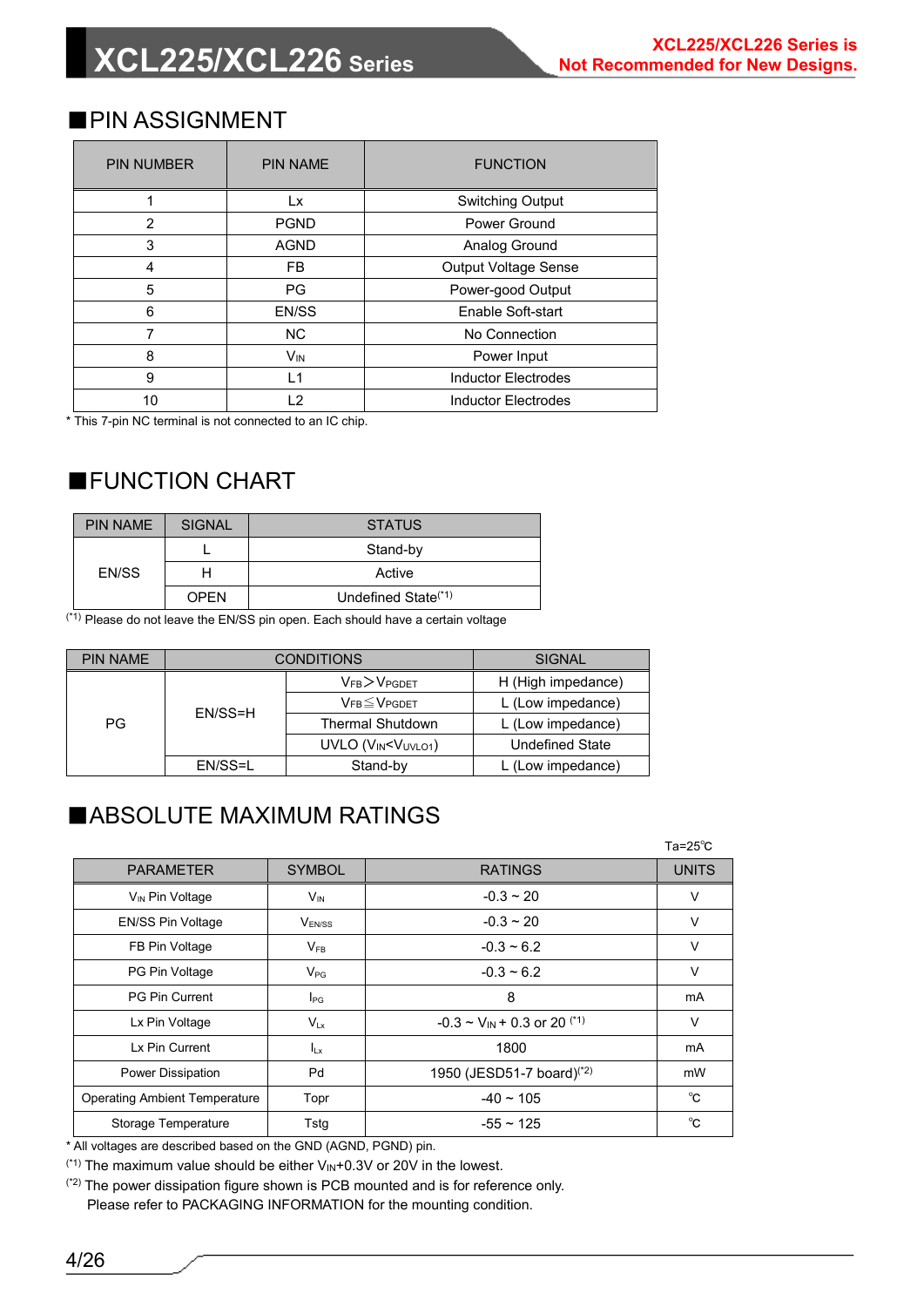### ■ELECTRICAL CHARACTERISTICS

| XCL225/XCL226 Series                                         |                                     |                                                                                                                                                                            |                          |                          |                          | Ta= $25^{\circ}$ C |                          |
|--------------------------------------------------------------|-------------------------------------|----------------------------------------------------------------------------------------------------------------------------------------------------------------------------|--------------------------|--------------------------|--------------------------|--------------------|--------------------------|
| <b>PARAMETER</b>                                             | <b>SYMBOL</b>                       | <b>CONDITIONS</b>                                                                                                                                                          | MIN.                     | TYP.                     | MAX.                     | <b>UNIT</b>        | <b>CIRCUIT</b>           |
| FB Voltage                                                   | $V_{FB}$                            | $V_{FB} = 0.739V \rightarrow 0.761V$ ,<br>V <sub>FB</sub> Voltage when Lx pin oscillates                                                                                   | 0.739                    | 0.750                    | 0.761                    | V                  | $\circled{2}$            |
| <b>Output Voltage Setting</b><br>Range <sup>(*1)</sup>       | <b>VOUTSET</b>                      | $\overline{\phantom{a}}$                                                                                                                                                   | 1.0                      | $\overline{\phantom{0}}$ | 15.0                     | V                  | $\overline{\phantom{0}}$ |
| <b>Operating Voltage Range</b>                               | $V_{IN}$                            |                                                                                                                                                                            | 3.0                      | $\overline{\phantom{0}}$ | 18.0                     | V                  | $\overline{\phantom{a}}$ |
|                                                              |                                     | $V_{IN}$ :2.8V $\rightarrow$ 2.6V, VFB=0.675V,                                                                                                                             |                          |                          |                          |                    |                          |
| <b>UVLO Detect Voltage</b>                                   | V <sub>UVLO1</sub>                  | V <sub>IN</sub> Voltage when Lx pin voltage changes from<br>"H" level to "L" level                                                                                         | 2.60                     | 2.70                     | 2.80                     | $\vee$             | $\circled{2}$            |
|                                                              |                                     | $V_{IN}$ :2.7V $\rightarrow$ 2.9V, V <sub>FB</sub> =0.675V,                                                                                                                |                          |                          |                          |                    |                          |
| <b>UVLO Release Voltage</b>                                  | V <sub>UVLO2</sub>                  | V <sub>IN</sub> Voltage when Lx pin voltage changes from                                                                                                                   | 2.70                     | 2.80                     | 2.90                     | V                  | $^{\circledR}$           |
|                                                              |                                     | "L" level to "H" level                                                                                                                                                     |                          |                          |                          |                    |                          |
| Quiescent Current(XCL226)                                    | $I_q$                               | $V_{FB} = 0.825V$                                                                                                                                                          | $\overline{\phantom{a}}$ | 12.5                     | 17.5                     | μA                 | ④                        |
| Stand-by Current                                             | $I_{\text{STB}}$                    | $V_{EN/SS} = 0V$                                                                                                                                                           | $\overline{\phantom{0}}$ | 1.65                     | 2.5                      | μA                 | $\circledS$              |
| <b>Oscillation Frequency</b>                                 | $f_{\rm osc}$                       | Connected to external components, lout=100mA                                                                                                                               | 1098                     | 1200                     | 1302                     | kHz                | $\circled{1}$            |
| Minimum Duty Cycle                                           | $D_{MIN}$                           | $V_{FB} = 0.825V$                                                                                                                                                          |                          |                          | 0                        | %                  | $^{\circledR}$           |
|                                                              |                                     |                                                                                                                                                                            |                          |                          |                          |                    |                          |
| Maximum Duty Cycle                                           | $D_{MAX}$                           | $V_{FB} = 0.675V$                                                                                                                                                          | 100                      |                          |                          | %                  | $^{\circledR}$           |
| Lx SW "H" On Resistance                                      | $R_{LxH}$                           | $V_{FB} = 0.675V, I_{LX} = 200mA$                                                                                                                                          | $\blacksquare$           | 0.99                     | 1.14                     | Ω                  | $^{\circledR}$           |
| Lx SW "L" On Resistance                                      | $R_{LxL}$                           | $V_{FB} = 0.825V$ , $I_{LX} = 200mA$                                                                                                                                       | $\blacksquare$           | $0.73$ <sup>(*2)</sup>   | $\overline{a}$           | Ω                  | $^{\circledR}$           |
| PFM Switch Current(XCL226)                                   | I <sub>PFM</sub>                    | Connected to external components, louT=1mA                                                                                                                                 | $\overline{\phantom{a}}$ | 420                      | $\blacksquare$           | mA                 | $\circled{1}$            |
| High side Current Limit (*3)                                 | <b>I</b> LIMH                       | $V_{FB} = 0.675V$                                                                                                                                                          | 920                      | 1100                     | $\overline{\phantom{a}}$ | mA                 | $^{\circledR}$           |
| Latch Time                                                   | t <sub>lat</sub>                    | Type A only, Connected to external components, VFB=0V                                                                                                                      | 0.5                      | 1.0                      | 1.7                      | ms                 | $\circledast$            |
| Internal Soft-Start Time                                     | $t_{\rm{SS1}}$                      | V <sub>EN/SS</sub> =0V→12V, V <sub>FB</sub> =0.675V, Time until Lx pin oscillates                                                                                          | 0.5                      | 1.0                      | 1.7                      | ms                 | $^{\circledR}$           |
| <b>External Soft-Start Time</b>                              | $t_{SS2}$                           | $V_{ENSS} = 0V \rightarrow 12V$ , $V_{FB} = 0.675V$ , $R_{SS} = 430K\Omega$ , $C_{SS} = 0.47\mu F$<br>Time until Lx pin oscillates                                         | 17                       | 26                       | 35                       | ms                 | $\circled{3}$            |
| <b>PG Detect Voltage</b>                                     | V <sub>PGDET</sub>                  | $V_{FB}$ =0.712V $\rightarrow$ 0.638V, R <sub>PG</sub> :100k $\Omega$ pull-up to 5V,<br>V <sub>FB</sub> Voltage when PG pin voltage changes from<br>"H" level to "L" level | 0.638                    | 0.675                    | 0.712                    | V                  | $^{\circledR}$           |
| PG Output Voltage                                            | $V_{PG}$                            | $V_{FB} = 0.6V$ , $I_{PG} = 1mA$                                                                                                                                           | <b>AGND</b>              | $\overline{a}$           | 0.3                      | V                  | $\circled{2}$            |
| Efficiency <sup>(*4)</sup>                                   | <b>EFFI</b>                         | Connected to external components, V <sub>OUT</sub> =5V, I <sub>OUT</sub> =1mA                                                                                              | $\overline{\phantom{0}}$ | $82^{(2)}$               | $\blacksquare$           | %                  | $\circled{1}$            |
| FB Voltage                                                   | $\Delta V_{FB}$ /                   |                                                                                                                                                                            |                          |                          |                          | ppm                |                          |
| Temperature Characteristics                                  | $(\Delta \text{Topr} \cdot V_{FB})$ | -40℃≦Topr≦105℃                                                                                                                                                             | $\overline{\phantom{a}}$ | ±100                     | Ĭ.                       | $\sqrt{C}$         | $^{\circledR}$           |
| FB 'H' Current                                               | <b>I</b> FBH                        | $V_{IN} = V_{EN/SS} = 18V$ , $V_{FB} = 3.0V$                                                                                                                               | $-0.1$                   | L,                       | 0.1                      | μA                 | $\circled{4}$            |
| FB 'L' Current                                               | <b>I</b> FBL                        | $V_{IN} = V_{EN/SS} = 18V, V_{FB} = 0V$                                                                                                                                    | $-0.1$                   | -                        | 0.1                      | μA                 | ④                        |
| EN/SS 'H' Current                                            | $I_{EN/SSH}$                        | $V_{IN} = V_{EN/SS} = 18V, V_{FB} = 0.825V$                                                                                                                                |                          | 0.1                      | 0.3                      | μA                 | $\circled{4}$            |
| EN/SS 'L' Current                                            | <b>IEN/SSL</b>                      | $V_{IN} = 18V, V_{EN/SS} = 0V, V_{FB} = 0.825V$                                                                                                                            | $-0.1$                   | ÷,                       | 0.1                      | μA                 | 4                        |
|                                                              |                                     | $V_{EN/SS} = 0.3V \rightarrow 2.5V$ , $V_{FB} = 0.71V$ ,                                                                                                                   |                          |                          |                          |                    |                          |
| EN/SS 'H' Voltage                                            | $V_{EN/SSH}$                        | V <sub>EN/SS</sub> Voltage when Lx pin voltage changes from<br>"L" level to "H"                                                                                            | 2.5                      | $\frac{1}{2}$            | 18.0                     | V                  | $\circled{2}$            |
|                                                              |                                     | $V_{EN/SS} = 2.5V \rightarrow 0.3V$ , $V_{FB} = 0.71V$ ,                                                                                                                   |                          |                          |                          |                    |                          |
| EN/SS 'L' Voltage                                            | $V_{EN/SSL}$                        | V <sub>EN/SS</sub> Voltage when Lx pin voltage changes from                                                                                                                | <b>AGND</b>              | $\overline{a}$           | 0.3                      | V                  | $\circled{2}$            |
|                                                              |                                     | "H" level to "L"                                                                                                                                                           |                          |                          |                          |                    |                          |
| <b>Thermal Shutdown</b><br>Temperature                       | T <sub>TSD</sub>                    | Junction Temperature                                                                                                                                                       | $\overline{\phantom{a}}$ | 150                      | $\overline{\phantom{a}}$ | $^{\circ}$ C       | $\overline{\phantom{a}}$ |
| <b>Hysteresis Width</b>                                      | $T_{HYS}$                           | Junction Temperature                                                                                                                                                       | $\overline{\phantom{a}}$ | 25                       | $\overline{\phantom{a}}$ | $^{\circ}$ C       | $\blacksquare$           |
| Inductance                                                   | L                                   | Test Freq.=1MHz                                                                                                                                                            |                          | 4.3                      | $\overline{\phantom{a}}$ | μH                 | $\overline{\phantom{a}}$ |
| <b>Inductor Rated Current</b>                                | $I_{DC}$                            | $\Delta T = +40^{\circ}C$                                                                                                                                                  |                          | 1200                     | $\overline{\phantom{a}}$ | mA                 | $\overline{\phantom{a}}$ |
| Test Condition: Unless otherwise stated, VIN=12V, VEN/SS=12V |                                     |                                                                                                                                                                            |                          |                          |                          |                    |                          |

(\*1): Please use within the range of  $V_{\text{OUT}}/V_{\text{IN}}\geq 0.14$ 

(\*2): Design reference value. This parameter is provided only for reference.

(\*3): Current limit denotes the level of detection at peak of coil current.

(\*4): EFFI = {(output voltage) x (output current)} / {(input voltage) x (input current)} x 100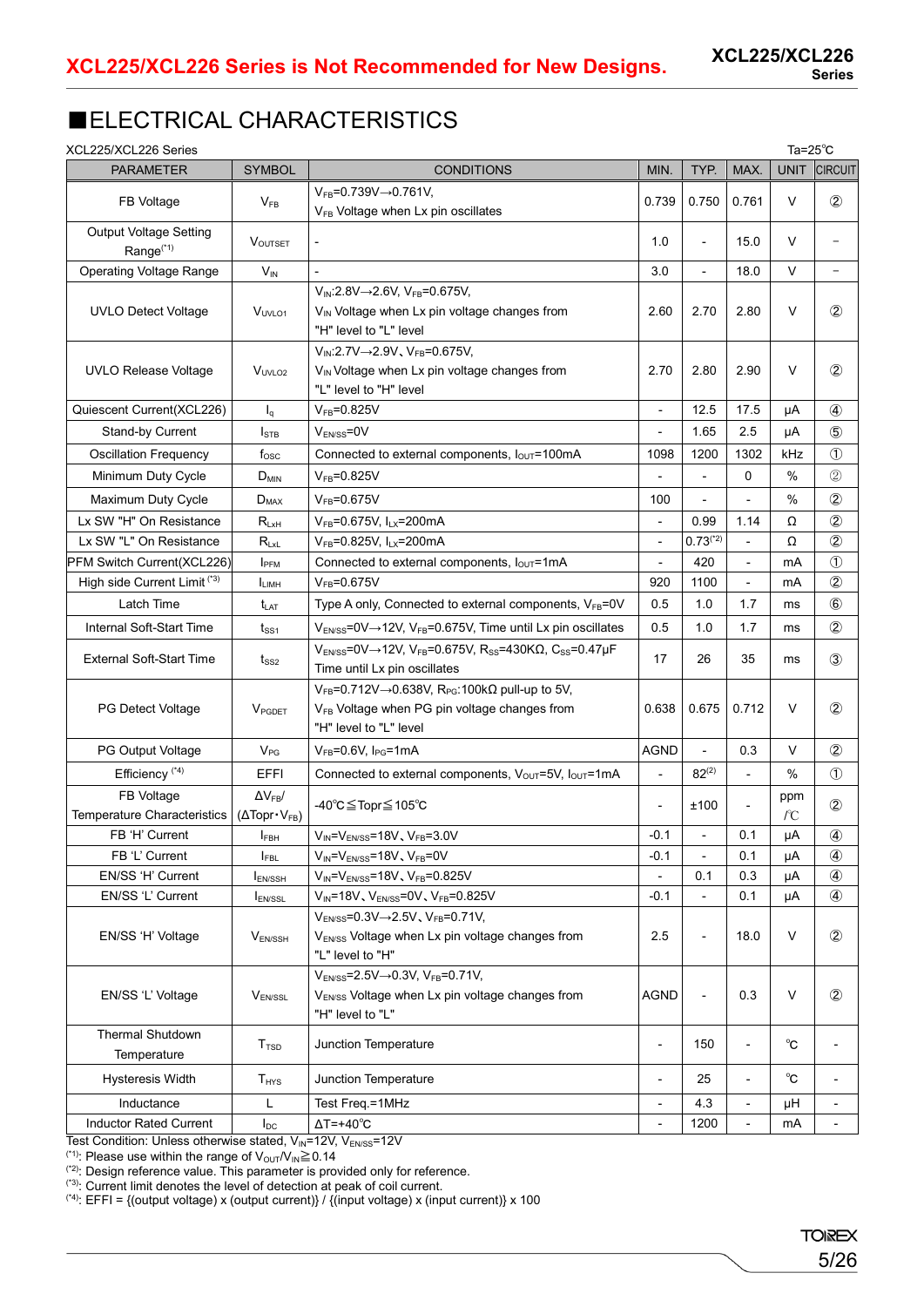# **XCL225/XCL226 Series**

### ■TEST CIRCUITS

Circuit No.①



Circuit No.②



Circuit No.③

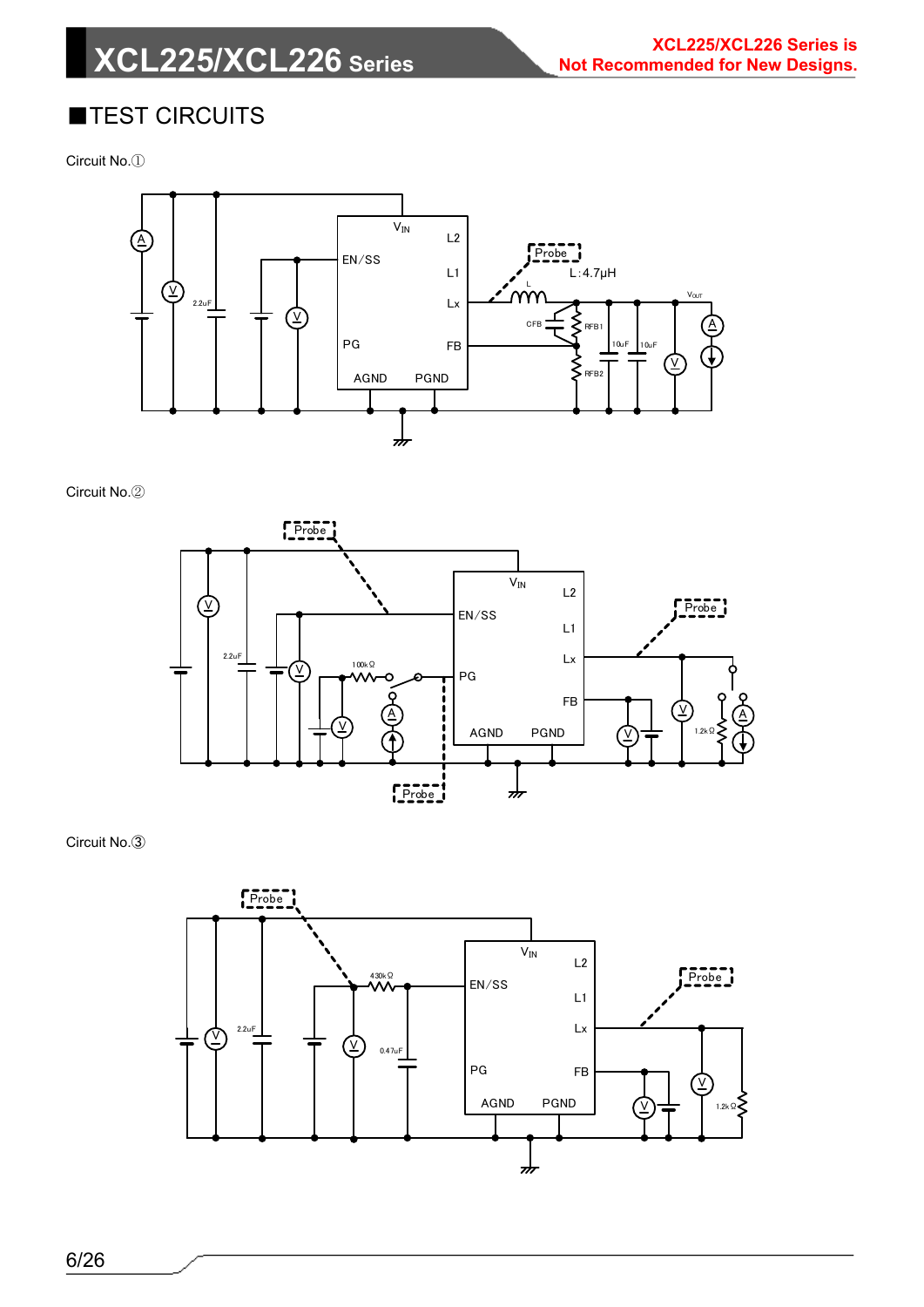### ■TEST CIRCUITS

Circuit No.④



Circuit No.⑥

Circuit No.⑤



Circuit No.⑦

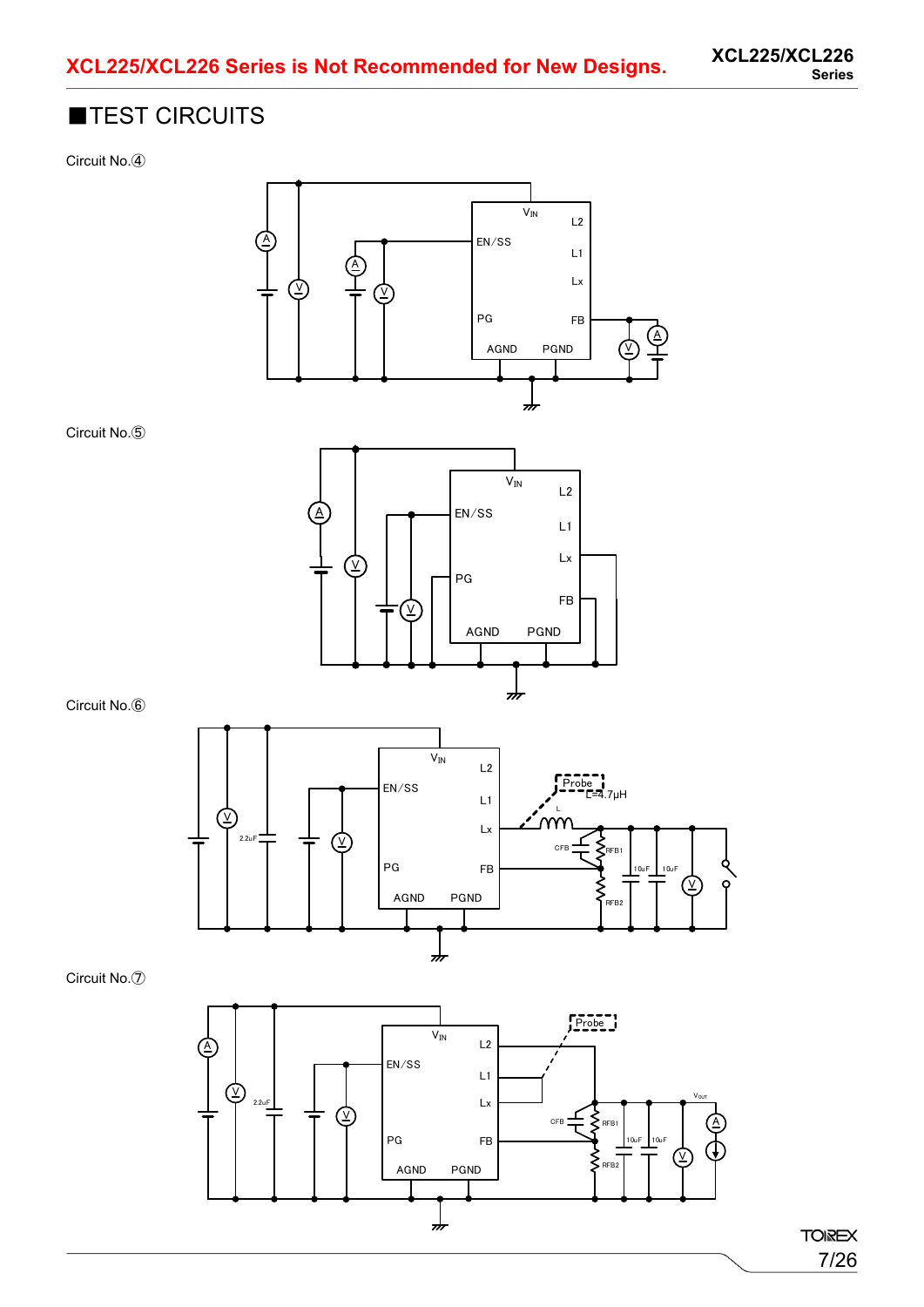### **TYPICAL APPLICATION CIRCUIT**



\*Coil is dedicated to this product. Please do not use it for purposes other than this product.

#### 【Typical example】

|                  | <b>VALUE</b> | <b>PRODUCT NUMBER</b>         | <b>Notes</b>                 |
|------------------|--------------|-------------------------------|------------------------------|
|                  |              | TMK107BBJ475KA (Taiyo Yuden)  |                              |
|                  |              | C1608X5R1E475K(TDK)           | $X5R(-55 \sim 85^{\circ}C)$  |
| C <sub>IN1</sub> | 25V/4.7µF    | TMK212AB7475KG(Taiyo Yuden)   |                              |
|                  |              | C2012X7R1E475K(TDK)           | $X7R(-55 \sim 125^{\circ}C)$ |
|                  | 25V/0.1µF    | C1005X7R1E104K(TDK)           | $X5R(-55 \sim 85^{\circ}C)$  |
| C <sub>IN2</sub> | 50V/0.1µF    | UMK105B7104KV(Taiyo Yuden)    | $X7R(-55 \sim 125^{\circ}C)$ |
|                  |              | LMK107BBJ106MALT(Taiyo Yuden) | $X5R(-55 \sim 85^{\circ}C)$  |
|                  | 10V/10µF     | C1608X5R1A106M(TDK)           |                              |
|                  |              | LMK212AB7106KG(Taiyo Yuden)   | $X7R(-55 \sim 125^{\circ}C)$ |
|                  |              | C2012X7R1A106K(TDK)           |                              |
| C∟               | 25V/10µF     | TMK316AB7106KL(Taiyo Yuden)   | $X5R(-55 \sim 85^{\circ}C)$  |
|                  |              | C3216X7R1E106K(TDK)           | $X7R(-55 \sim 125^{\circ}C)$ |
|                  | 10V/22µF     | LMK107BBJ226MA (Taiyo Yuden)  | $X5R(-55 \sim 85^{\circ}C)$  |
|                  |              | LMK316AB7226ML (Taiyo Yuden)  | $X7R(-55 \sim 125^{\circ}C)$ |
|                  |              | TMK316BBJ226ML(Taiyo Yuden)   | $X5R(-55 \sim 85^{\circ}C)$  |
| 25V/22µF         |              | TMK325B7226MM(Taiyo Yuden)    | $X7R(-55 \sim 125^{\circ}C)$ |

\*When under the condition of the voltage difference between input voltage and output voltage is low, please use 125℃ product, which has small capacity drop.

【Typical example】

| <b>VOUT</b> | RF <sub>B1</sub>  | RFB2         | $C_{FB}$<br>$(C_L = 20 \mu F)$ | $C_{FB}$<br>$(C_L = 10 \mu F)$ |
|-------------|-------------------|--------------|--------------------------------|--------------------------------|
| 1.2V        | $180k\Omega$      | $300k\Omega$ | 56pF                           | 39pF                           |
| 1.5V        | $220k\Omega$      | $220k\Omega$ | 47pF                           | 33pF                           |
| 1.8V        | $180k\Omega$      | $130k\Omega$ | 56pF                           | 39pF                           |
| 2.5V        | 560 $k\Omega$     | $240k\Omega$ | 15pF                           | 12pF                           |
| 3.0V        | $390k\Omega$      | $130k\Omega$ | 27pF                           | 18pF                           |
| 3.3V        | 510k <sub>2</sub> | $150k\Omega$ | 22pF                           | 15pF                           |
| 5.0V        | $680k\Omega$      | $120k\Omega$ | 18pF                           | 10pF                           |
| 7.5V        | $270k\Omega$      | $30k\Omega$  | 39pF                           | 27pF                           |
| 10.0V       | $160k\Omega$      | 13 $k\Omega$ | 68pF                           | 47pF                           |
| 12.0V       | $360k\Omega$      | $24k\Omega$  | 33pF                           | 22pF                           |

・About RPG

The PG pin is an Nch open drain output, therefore a pull-up resistance (approx. 100kΩ) must be connected to the PG pin. When not using power good function connect the PG pin to GND or open it for use.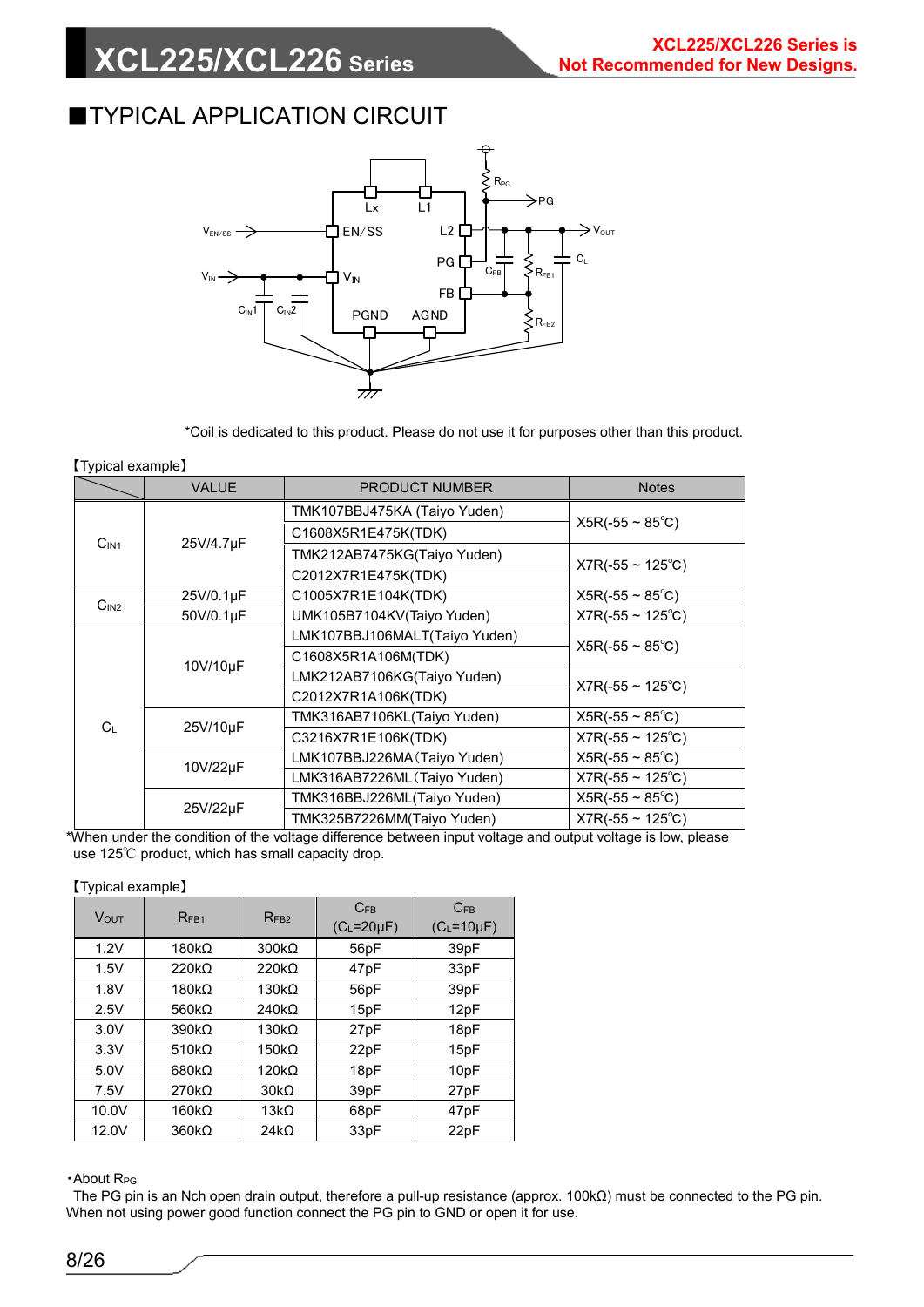### ■TYPICAL APPLICATION CIRCUIT(Continued)

<Output voltage setting>

The output voltage can be set by adding an external dividing resistor.

The output voltage is determined by the equation below based on the values of  $R_{FB1}$  and  $R_{FB2}$ .

VOUT=VFB× (RFB1+RFB2)/RFB2 With  $R_{FB1}$ + $R_{FB2}$  ≤ 1MΩ

<CFB setting>

Adjust the value of the phase compensation speed-up capacitor CFB using the equation below.

$$
C_{FB} = \frac{1}{2\pi \times f z f b \times R_{FB1}}
$$

A target value for fzfb of optimum is below.

$$
f\overline{z}fb = \frac{1}{2\pi\sqrt{C_L \times L}}
$$

【Setting Example】 When CL is 10μF, fzfb=24kHz When CL is 20μF, fzfb=17kHz

【Setting Example】 To set output voltage to 5V with fosc=1.2MHz, CL=20μF, L=4.3μH

When RFB1=680kΩ, RFB2=120kΩ, VouT=0.75V× (680kΩ+120kΩ) / 120kΩ=5.0V And fzfb is set to a target of 17kHz using the above equation, CFB=1/(2×π×17kHz×680kΩ)=13.8pF

\* The setting range for the output voltage is 1.0V to 15.0V. The condition  $V_{\text{OUT}}/V_{\text{IN}} \geq 0.14$  must be satisfied.

<Soft-start Time Setting>

The soft-start time can be adjusted by adding a capacitor and a resistor to the EN/SS pin. Soft-start time  $(t_{ss2})$  is approximated by the equation below according to values of V<sub>EN/SS</sub>, Rss, and Css.

 $t_{ss2}=C_{ss} \times R_{ss} \times$  (-In ((VEN/SS-1.45)/VEN/SS)))

【Setting Example】

When Css=0.47μF, Rss=430kΩ and V<sub>EN/SS</sub>=12V, tss<sub>2</sub>=0.47x10<sup>-6</sup> x 430 x 10<sup>3</sup> x (-ln ((12-1.45)/12)) =26ms (Approx.)

\* The soft-start time is the time from the start of V<sub>EN/SS</sub> until the output voltage reaches 90% of the set voltage. If the EN/SS pin voltage rises steeply without connecting C<sub>SS</sub> and R<sub>SS</sub> (R<sub>SS</sub>=0 $\Omega$ ), Output rises with taking the soft-start time of  $t_{ss1}=1.0$ ms (TYP.) which is fixed internally.

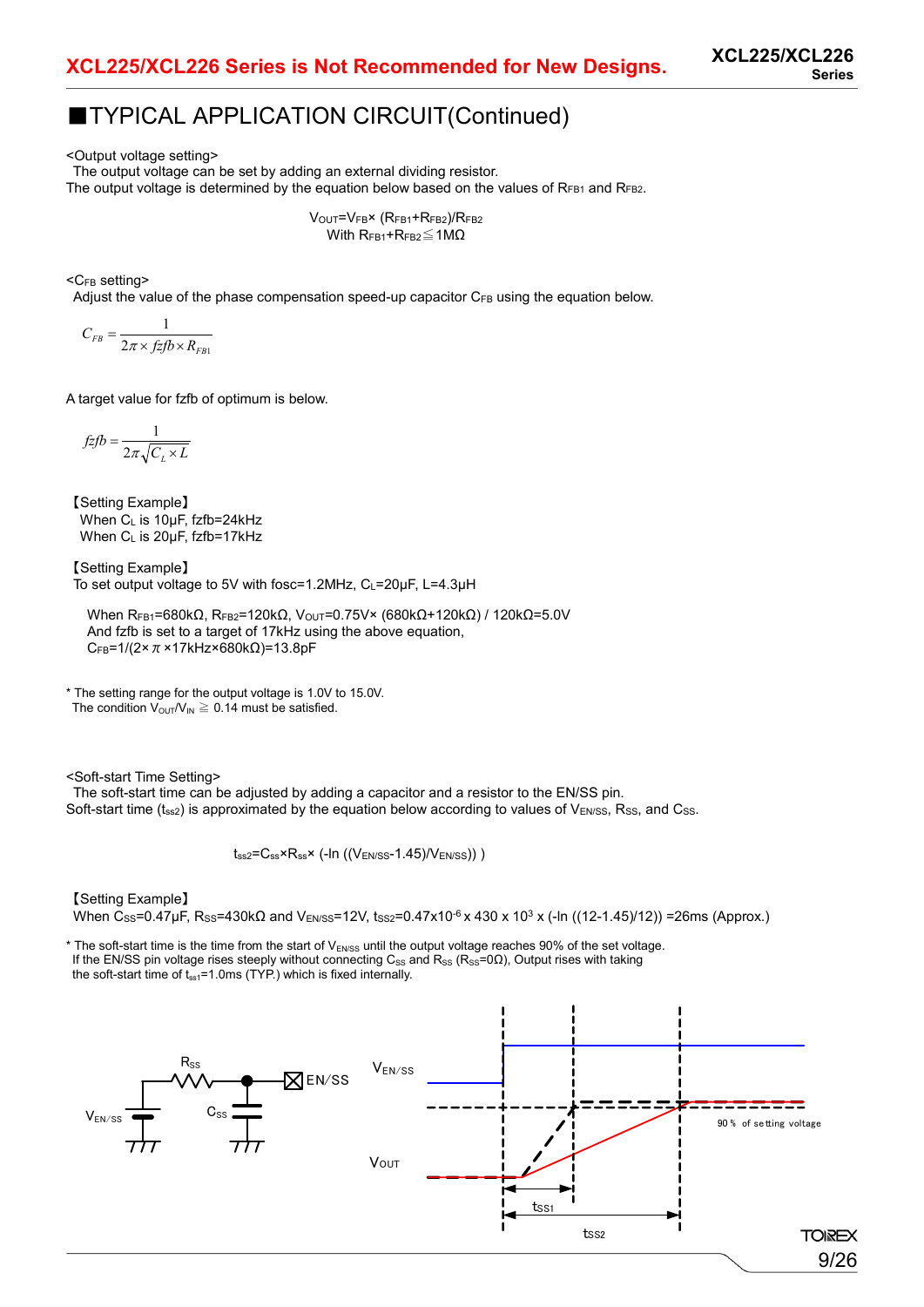### ■OPERATIONAL EXPLANATION (Continued)

The XCL225/XCL226 series consists internally of a reference voltage supply with soft-start function, error amp, PWM comparator, ramp wave circuit, oscillator (OSC) circuit, phase compensation (Current feedback) circuit, current limiting circuit, current limit PFM circuit, High-side driver Tr., Low-side driver Tr., buffer drive circuit, internal power supply (Local Reg) circuit, under-voltage lockout (UVLO) circuit, gate clamp (CLAMP) circuit, thermal shutdown (TSD) circuit, power good comparator, control block and other elements.

The voltage feedback from the FB pin is compared to the internal reference voltage by the error amp, the output from the error amp is phase compensated, and the signal is input to the PWM comparator to determine the ON time of switching during PWM operation. The output signal from the error amp is compared to the ramp wave by the PWM comparator, and the output is sent to the buffer drive circuit and output from the Lx pin as the duty width of switching. This operation is performed continuously to stabilize the output voltage.

The driver transistor current is monitored at each switching by the phase compensation (Current feedback) circuit, and the output signal from the error amp is modulated as a multi-feedback signal. This allows a stable feedback system to be obtained even when a low ESR capacitor such as a ceramic capacitor is used, and this stabilizes the output voltage.



XCL225/XCL226 Series

\*Diodes inside the circuit are an ESD protection diodes and a parasitic.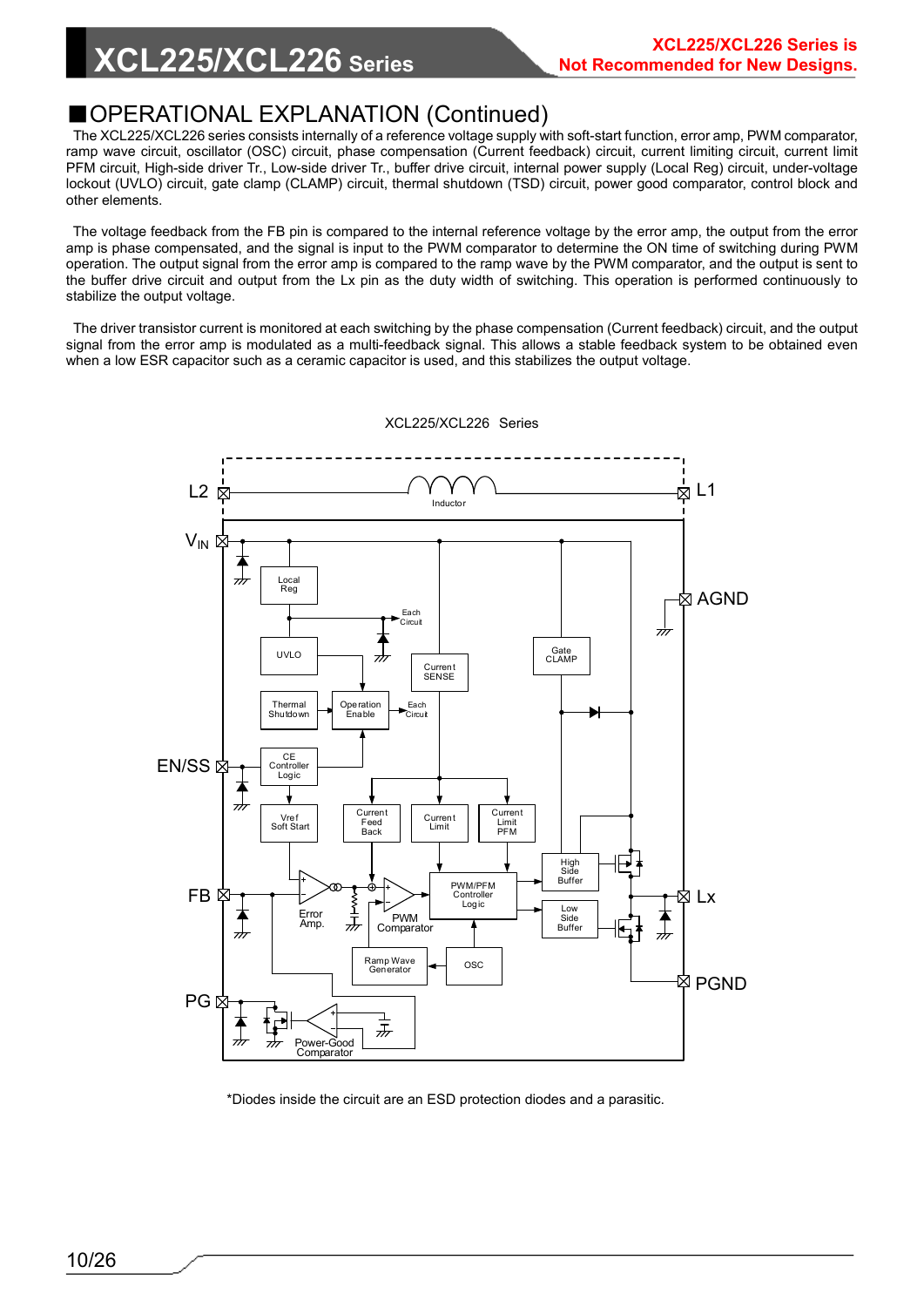### ■OPERATIONAL EXPLANATION (Continued)

#### <Reference voltage source>

The reference voltage source provides the reference voltage to ensure stable output voltage of the DC/DC converter.

#### <Oscillator circuit>

The ramp wave circuit determines switching frequency. The frequency is fixed internally 1.2MHz.

Clock pulses generated in this circuit are used to produce ramp waveforms needed for PWM operation.

#### <Error amplifier>

The error amplifier is designed to monitor output voltage. The amplifier compares the reference voltage with the feedback voltage divided by the internal voltage divider,  $R_{FB1}$  and  $R_{FB2}$ . When a voltage is lower than the reference voltage, then the voltage is fed back, the output voltage of the error amplifier increases. The error amplifier output is fixed internally to deliver an optimized signal to the mixer.

#### <Current limiting>

The current limiting circuit of the XCL225/XCL226 series monitors the current that flows through the High-side driver transistor and Low-side driver transistor, and when over-current is detected, the current limiting function activates.

#### ①High-side driver Tr. current limiting

The current in the High-side driver Tr. is detected to equivalently monitor the peak value of the coil current. The High-side driver Tr. current limiting function forcibly turns off the High-side driver Tr. when the peak value of the coil current reaches the High-side driver current limit value ILIMH. When the over-current state is released, normal operation resumes.

#### ②Low-side driver Tr. current limiting

The current in the Low-side driver Tr. is detected to equivalently monitor the bottom value of the coil current. The Low-side driver Tr. current limiting function prohibits the High-side driver Tr. from turning on in an over-current state where the bottom value of the coil current is higher than the Low-side driver Tr. current limit value ILIML(TYP. 0.9A). Control to lower the switching frequency fosc is also performed. When the over-current state is released, normal operation resumes.

#### ③ Over-current latch (Type A)

Type A turns off the High-side and Low-side driver Tr. when state  $\mathbb D$  or  $\mathbb Q$  continues for t<sub>LAT</sub> (TYP. 1.0ms). The Lx pin is latchstopped at the GND level (0V).

The latch-stopped state only stops the pulse output from the Lx pin; the internal circuitry of the IC continues to operate. To restart after latch-stopping, L level and then H level must be input into the EN/SS pin, or  $V_{\text{IN}}$  pin re-input must be performed (after lowering the voltage below the UVLO detection voltage) to resume operation by soft start.

The over-current latch function may occasionally be released from the current limit detection state by the effects of ambient noise, and it may also happen that the latch time becomes longer or latching does not take place due to board conditions. For this reason, place the input capacitor as close as possible to the IC.

Type B is an automatic recovery type that performs the operation of ① or ② until the over-current state is released.



< Current limiting timing chart >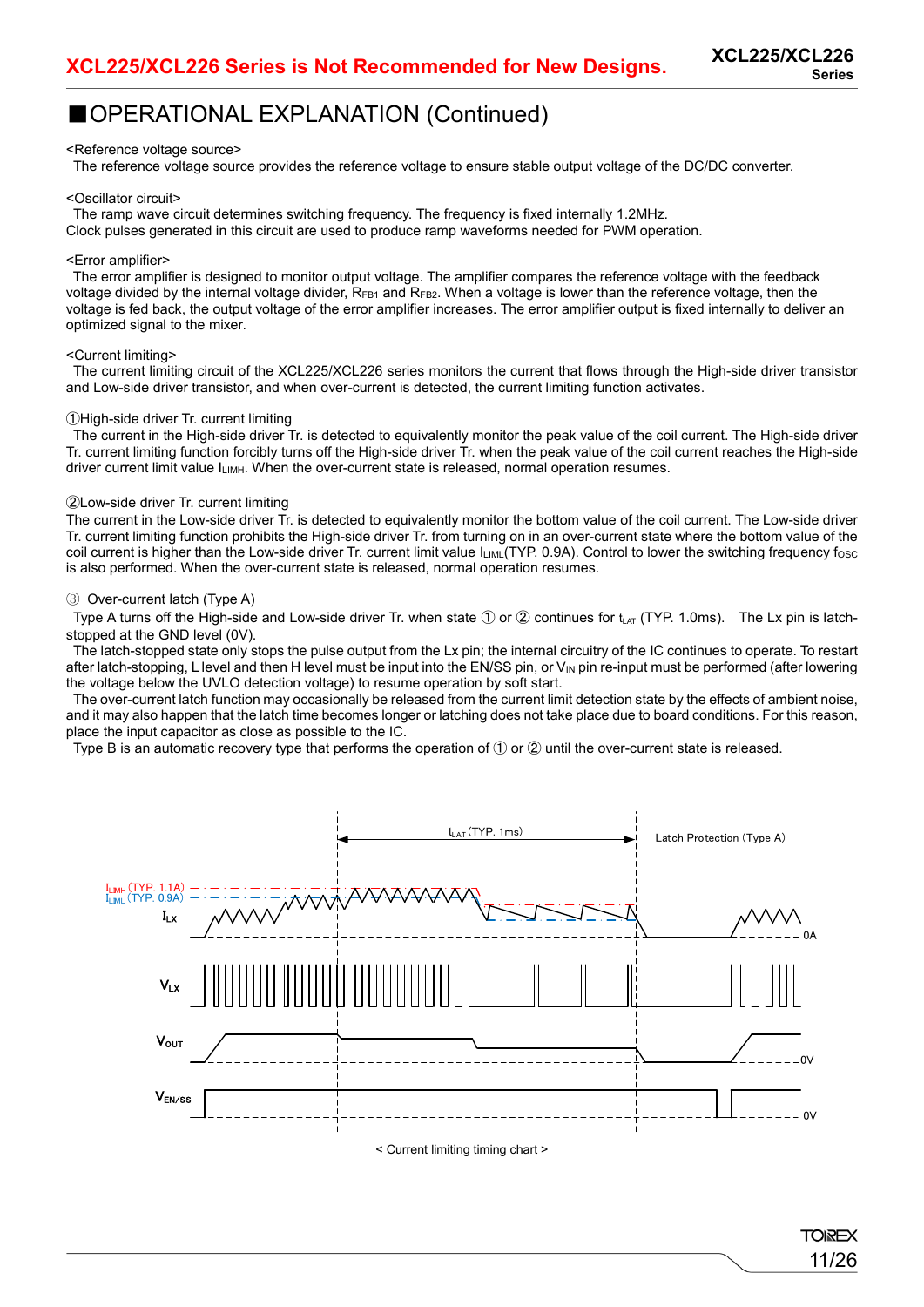### ■OPERATIONAL EXPLANATION (Continued)

#### <Soft-start function>

The reference voltage applied to the error amplifier is restricted by the start-up voltage of the EN/SS pin. This ensures that the error amplifier operates with its two inputs in balance, thereby preventing ON-time signal from becoming longer than necessary. Therefore, start-up time of the EN/SS pin becomes the set-time of soft-start. The soft-start time can be adjusted by adding a capacitor and a resistor to the EN/SS pin.

If the EN/SS pin voltage rises steeply without connecting Css and Rss (Rss=0 $\Omega$ ), Output rises with taking the soft-start time of  $t_{ss1}$ =1.0ms (TYP.) which is fixed internally.

The soft-start function operates when the voltage at the EN/SS pin is between 0.3V to 2.5V. If the voltage at the EN/SS pin does not start from 0V but from a middle level voltage when the power is switched on, the soft-start function will become ineffective and the possibilities of large inrush currents and ripple voltages occurring will be increased.

#### <Thermal shutdown>

The thermal shutdown (TSD) as an over current limit is built in the XCL225/XCL226 series.

When the junction temperature reaches the detection temperature, the driver transistor is forcibly turned off. When the junction temperature falls to the release temperature while in the output stop state, restart takes place by soft-start.

#### <UVLO>

When the V<sub>IN</sub> pin voltage falls below V<sub>UVLO1</sub>(TYP. 2.7V), the driver transistor is forcibly turned off to prevent false pulse output due to instable operation of the internal circuits. When the V<sub>IN</sub> pin voltage rises above V<sub>UVLO2</sub>(TYP. 2.8V), the UVLO function is released, the soft-start function activates, and output start operation begins. Stopping by UVLO is not shutdown; only pulse output is stopped and the internal circuits continue to operate.

#### <Power good>

The output state can be monitored using the power good function.

The PG pin is an Nch open drain output, therefore a pull-up resistance (approx. 100kΩ) must be connected to the PG pin. When not using power good function connect the PG pin to GND or open it for use.

|             | <b>CONDITION</b>            | <b>SIGNAL</b>          |
|-------------|-----------------------------|------------------------|
|             | VFB > VpGDET                | H (High impedance)     |
|             | $V_{FB} \leq V_{PGDET}$     | L (Low impedance)      |
| $EN/SS = H$ | <b>Thermal Shutdown</b>     | L (Low impedance)      |
|             | <b>UVLO</b>                 | <b>Undefined State</b> |
|             | (VIN < V <sub>UVLO1</sub> ) |                        |
| $EN/SS = L$ | Stand-by                    | L (Low impedance)      |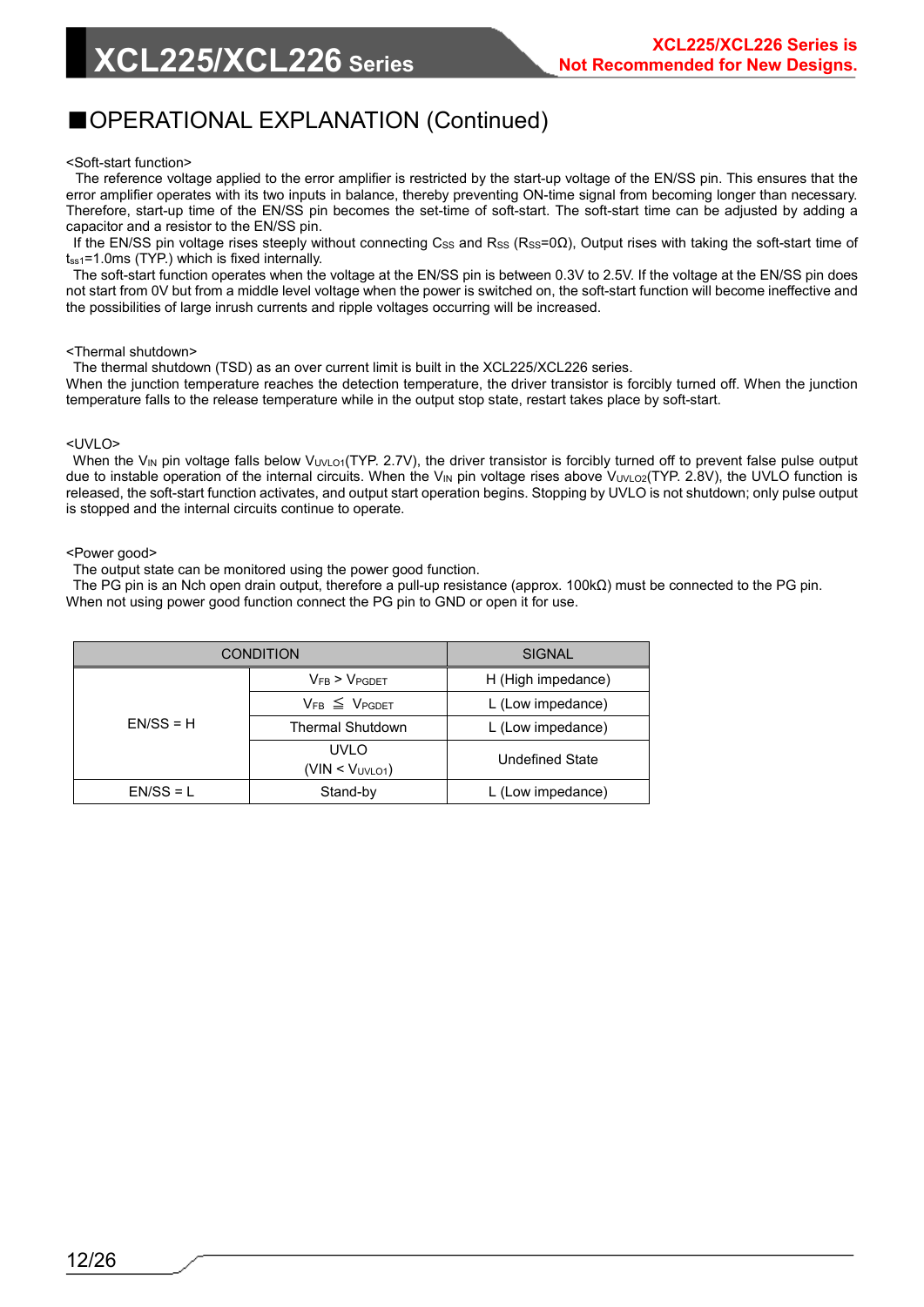13/26

**TOREX** 

### ■NOTE ON USE(Continued)

1) For the phenomenon of temporal and transitional voltage decrease or voltage increase, the IC may be damaged or deteriorated if IC is used beyond the absolute MAX. specifications.

2) Make sure that the absolute maximum ratings of the external components and of this IC are not exceeded.

3) The DC/DC converter characteristics depend greatly on the externally connected components as well as on the characteristics of this IC, so refer to the specifications and standard circuit examples of each component when carefully considering which components to select. Be especially careful of the capacitor characteristics and use B characteristics (JIS standard) or X7R, X5R (EIA standard) ceramic capacitors.

The capacitance decrease caused by the bias voltage may become remarkable depending on the external size of the capacitor.

4) If there is a large dropout voltage, then there might be pulse-skip during light loads even with PWM control.

5) The DC/DC converter of this IC uses a current-limiting circuit to monitor the coil peak current. If the potential dropout voltage is large or the load current is large, the peak current will increase, which makes it easier for current limitation to be applied which in turn could cause the operation to become unstable.

6) If there is a large dropout voltage, a circuit delay could create the ramp-up of coil current with staircase waveform exceeding the current limit.

7) The ripple voltage could be increased when switching from discontinuous conduction mode to Continuous conduction mode. Please evaluate IC well on customer's PCB.

- 8) The operation of becomes unstable below the minimum operating voltage.
- 9) If the voltage at the EN/SS Pin does not start from 0V but it is at the midpoint potential when the power is switched on, the soft start function may not work properly and it may cause the larger inrush current and bigger ripple voltages.

10) The effects of ambient noise and the state of the circuit board may cause release from the current limiting state, and The latch time may lengthen or latch operation may not take place. Please evaluate IC well on customer's PCB.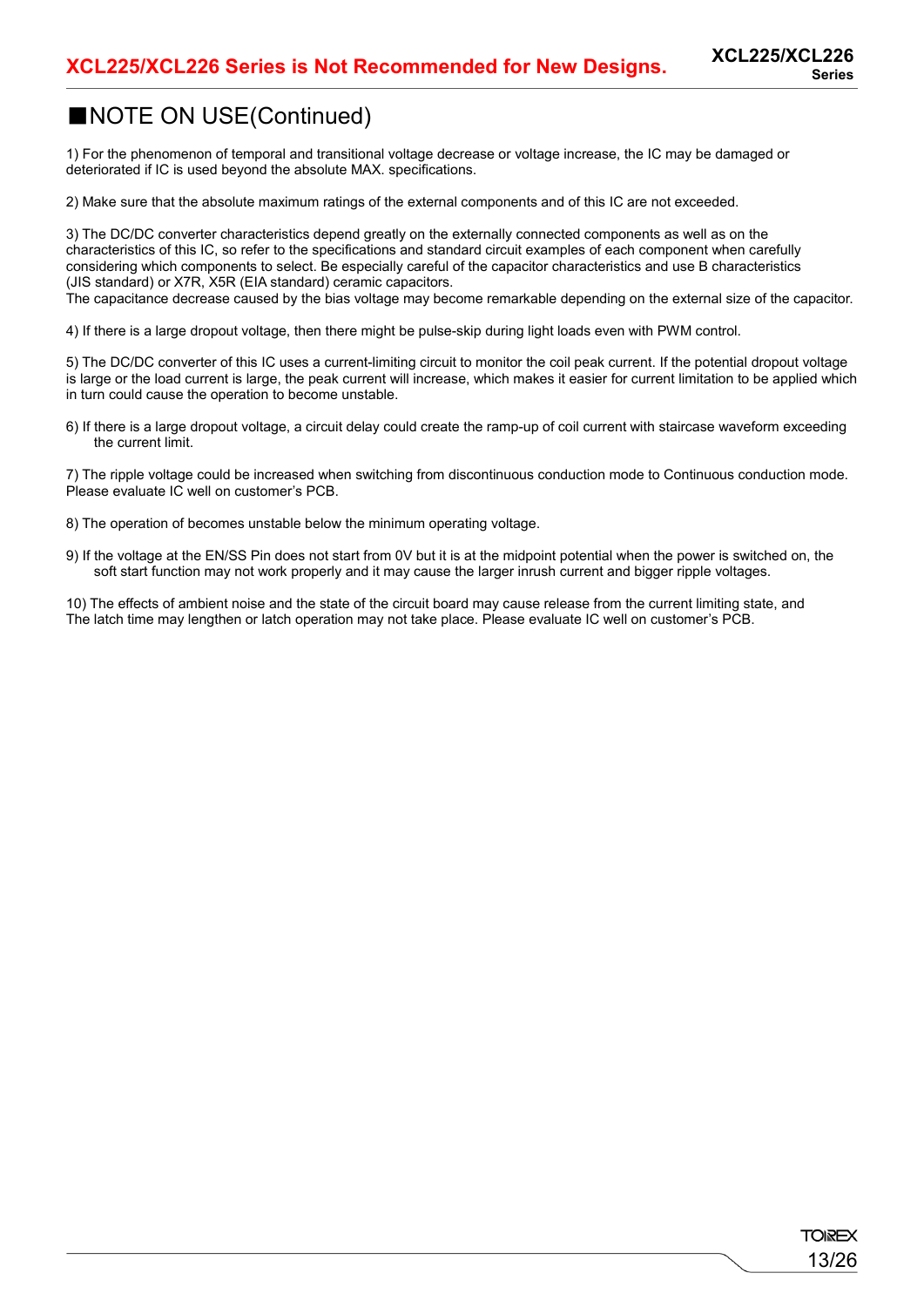## **XCL225/XCL226 Series**

### ■NOTE ON USE

- 11) Instructions of pattern layouts
	- (1) The operation may become unstable due to noise and/or phase lag from the output current when the wire impedance is high, please place the input capacitor( $C_{\text{IN}}$ ) and the output capacitor ( $C_{\text{L}}$ ) as close to the IC as possible.
	- (2) In order to stabilize V<sub>IN</sub> voltage level, we recommend that a by-pass capacitor (C<sub>IN</sub>) be connected as close as possible to the  $V_{IN}$  and PGND pins.
	- (3) Please mount each external component as close to the IC as possible.
	- (4) Wire external components as close to the IC as possible and use thick, short connecting traces to reduce the circuit impedance.
	- (5) Make sure that the GND traces are as thick as possible, as variations in ground potential caused by high ground currents at the time of switching may result in instability of the IC.
	- (6) Please note that internal driver transistors bring on heat because of the load current and ON resistance of High-side driver transistor, Low-side driver transistor.
	- < Reference Pattern Layout >



< Top view> < Bottom side top view >

12) Torex places an importance on improving our products and their reliability. We request that users incorporate fail-safe designs and post-aging protection treatment when using Torex products in their systems.

### ■About the appearance (coil part)

- (1) Coils are compliant with general surface mount type chip coil (inductor) specifications and may have scratches, flux contamination and the like.
- (2) This product has a coil which is soldered on top of the package. There is no problem with normal board mounting reflow. If the excessive shock is provided during reflow, there is a possibility to cause the coil misaligned or have the coil fell off. Please be careful not to provide excessive shock to the PCB during the board mounting reflow.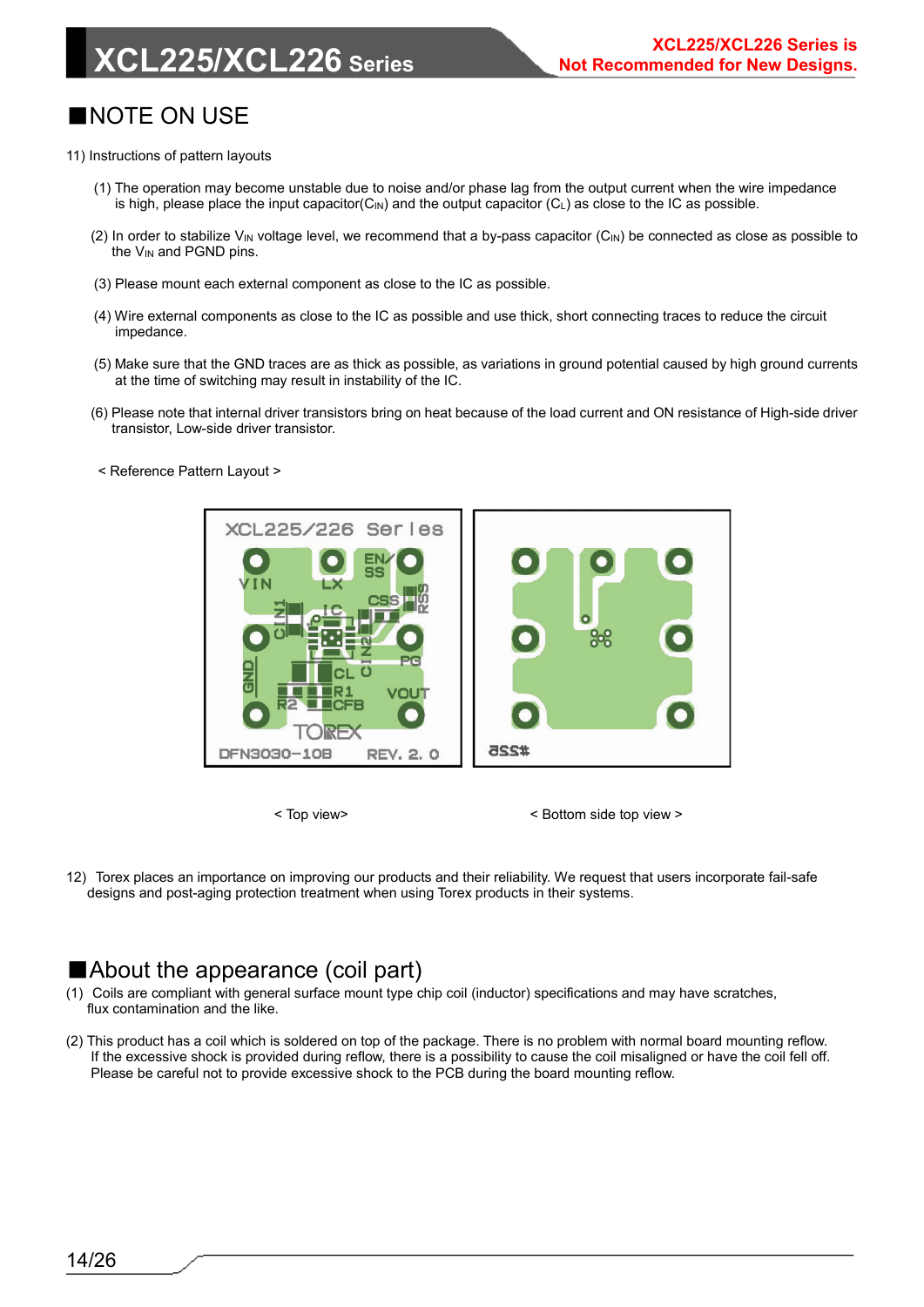#### (1) Output Voltage vs. Output Current

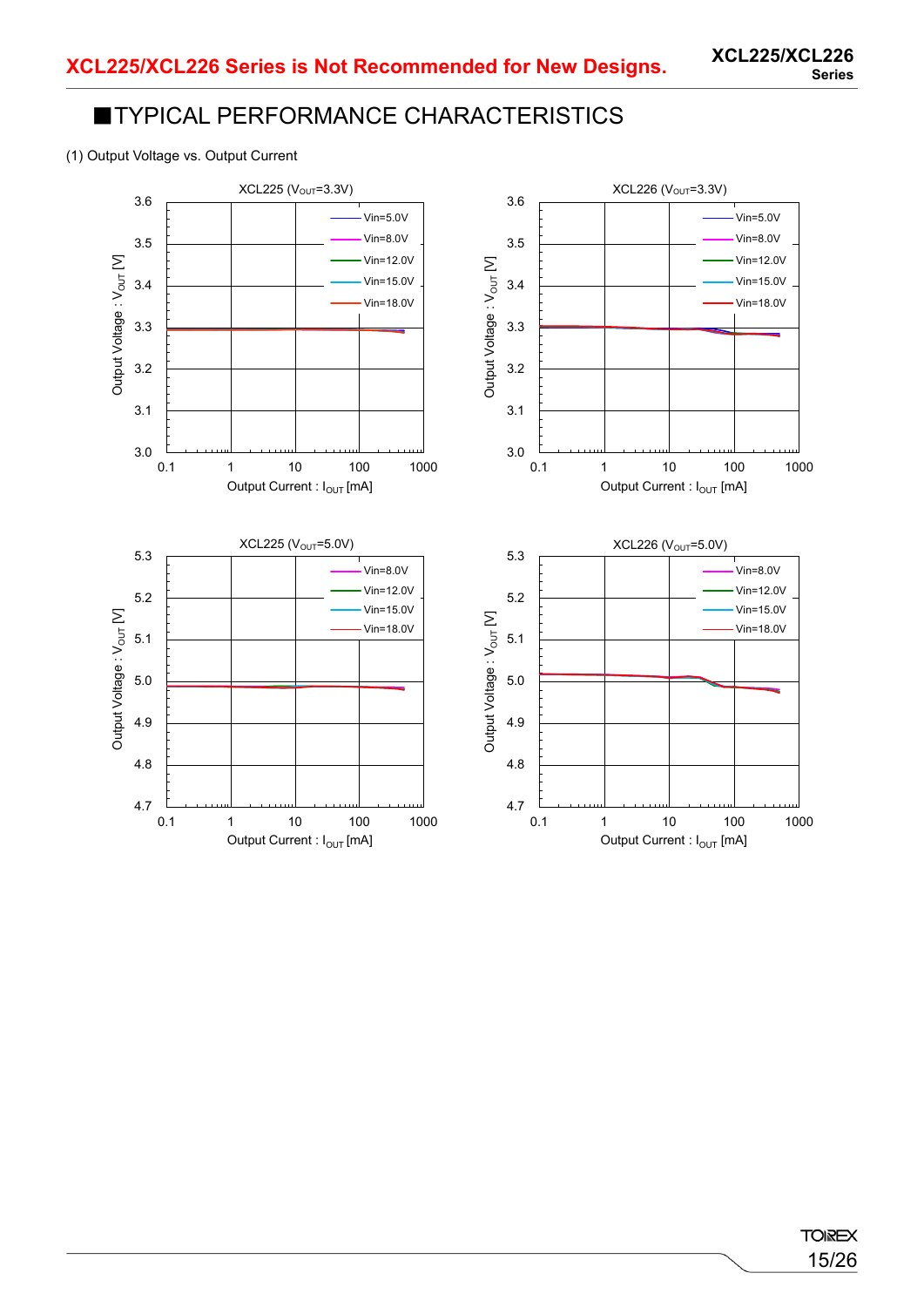(2) Efficiency vs. Output Current

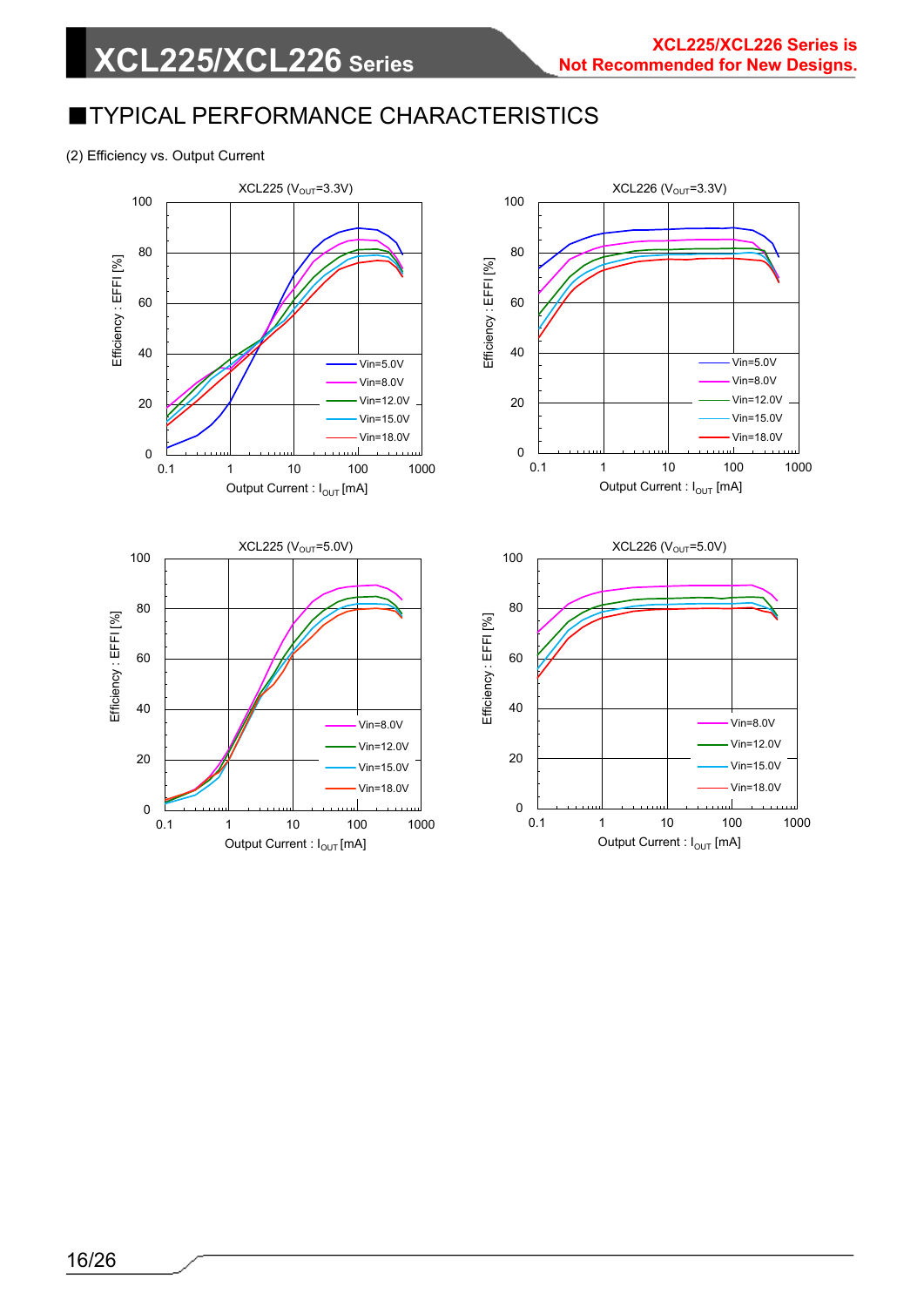(3) Ripple Voltage vs. Output Current



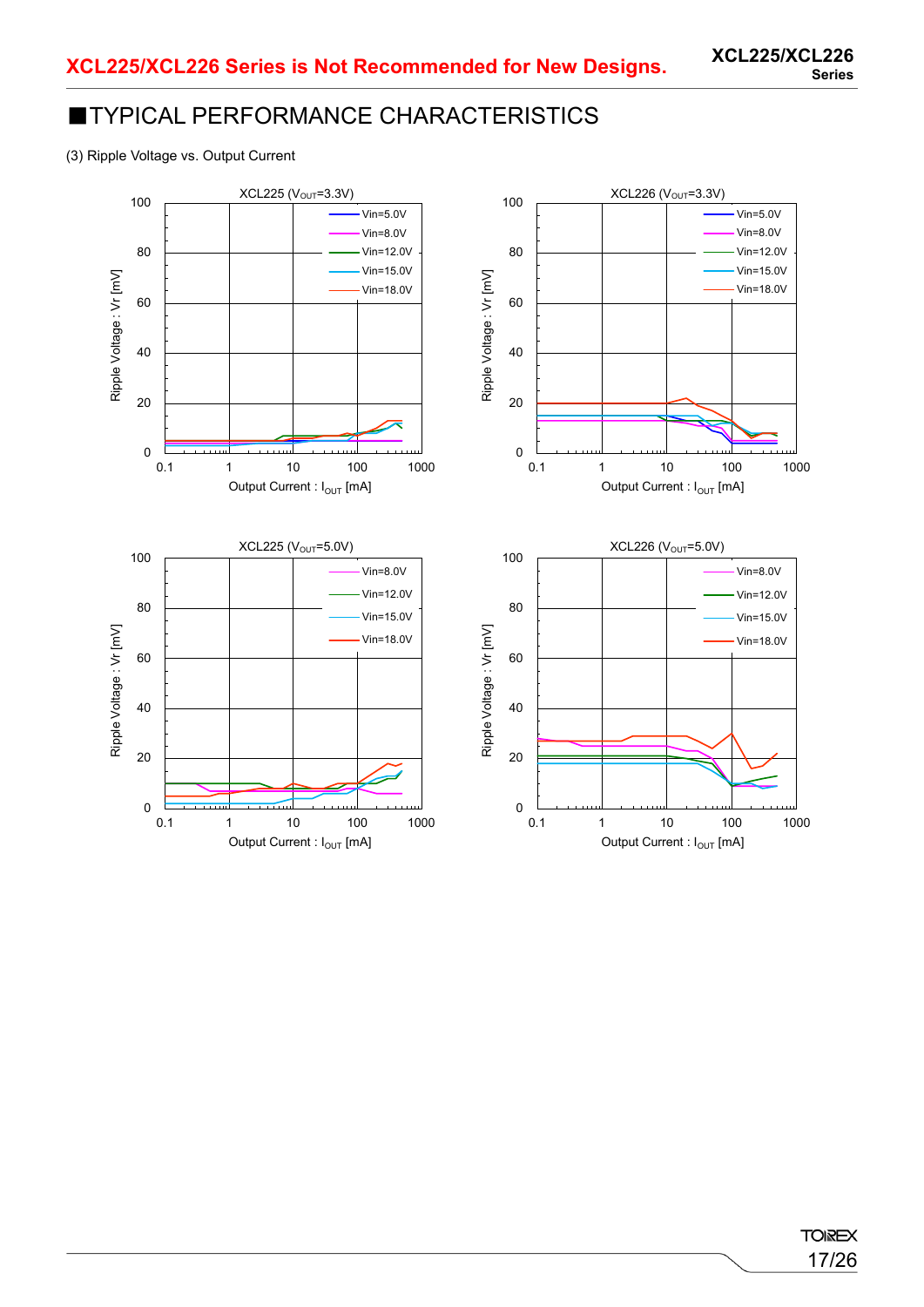#### (4) Output Voltage vs. Ambient Temperature

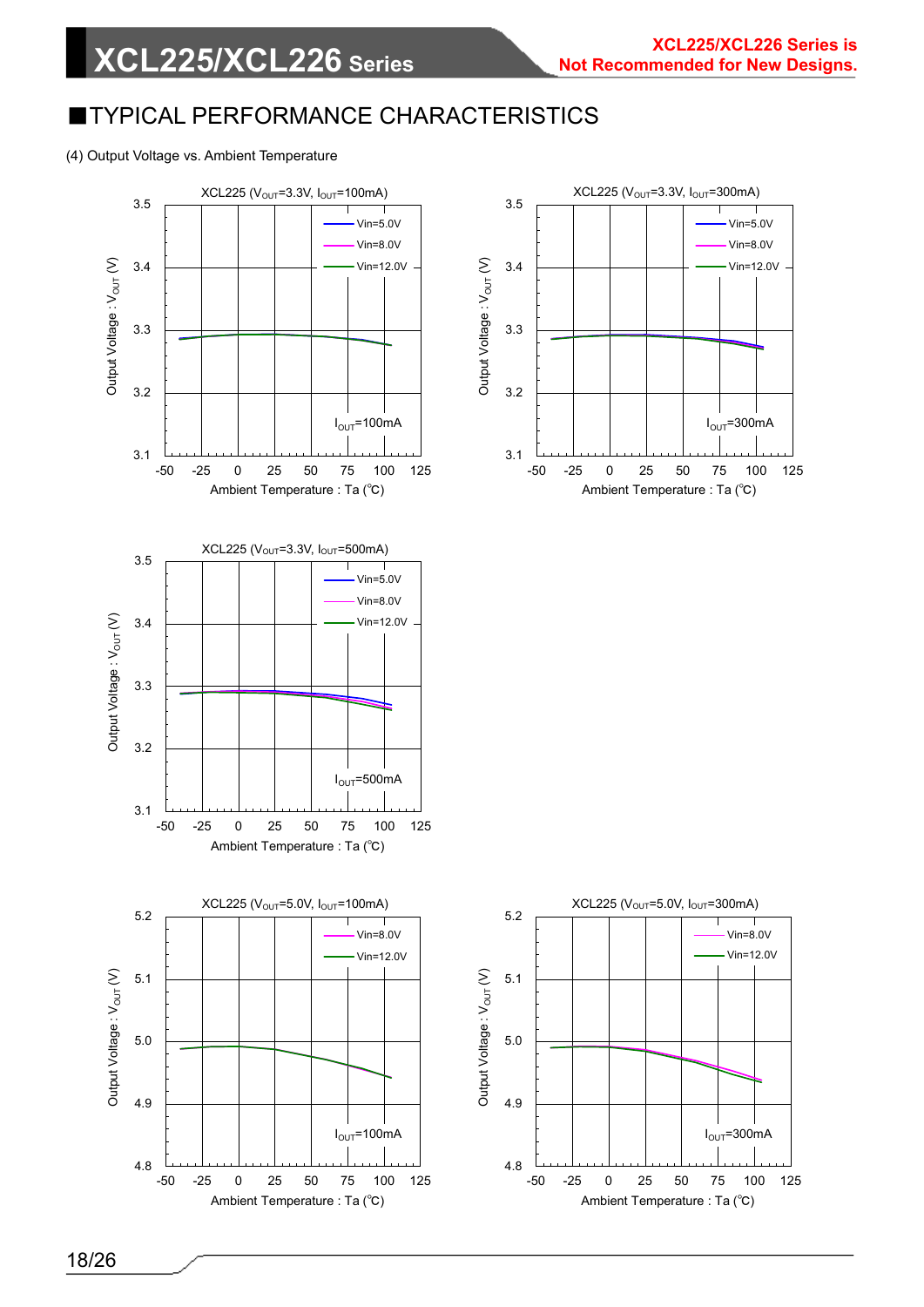(4) Output Voltage vs. Ambient Temperature



(5) Oscillation Frequency vs. Ambient Temperature





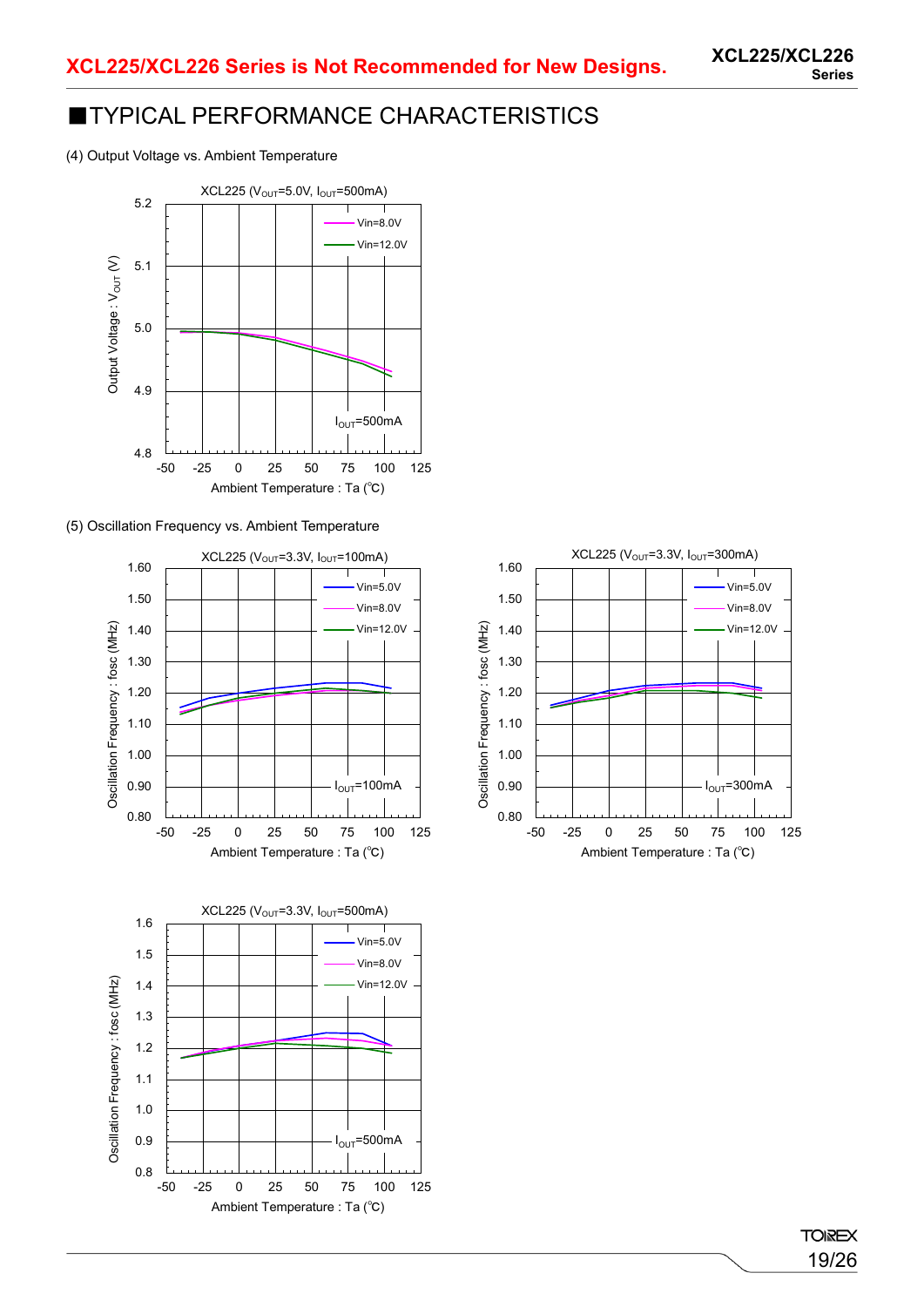#### (5) Oscillation Frequency vs. Ambient Temperature



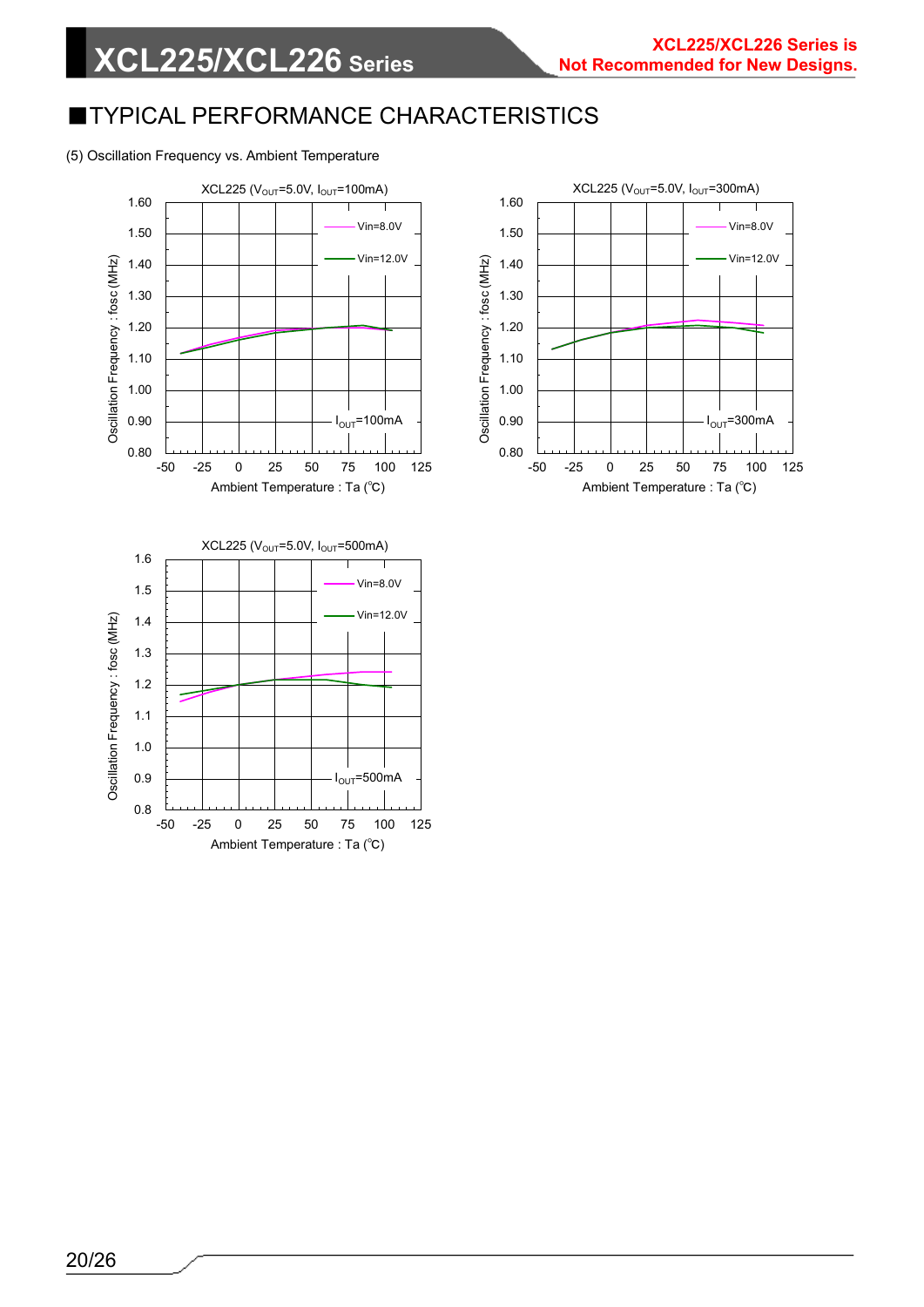

















(6) FB Voltage vs. Ambient Temperature (7) UVLO Voltage vs. Ambient Temperature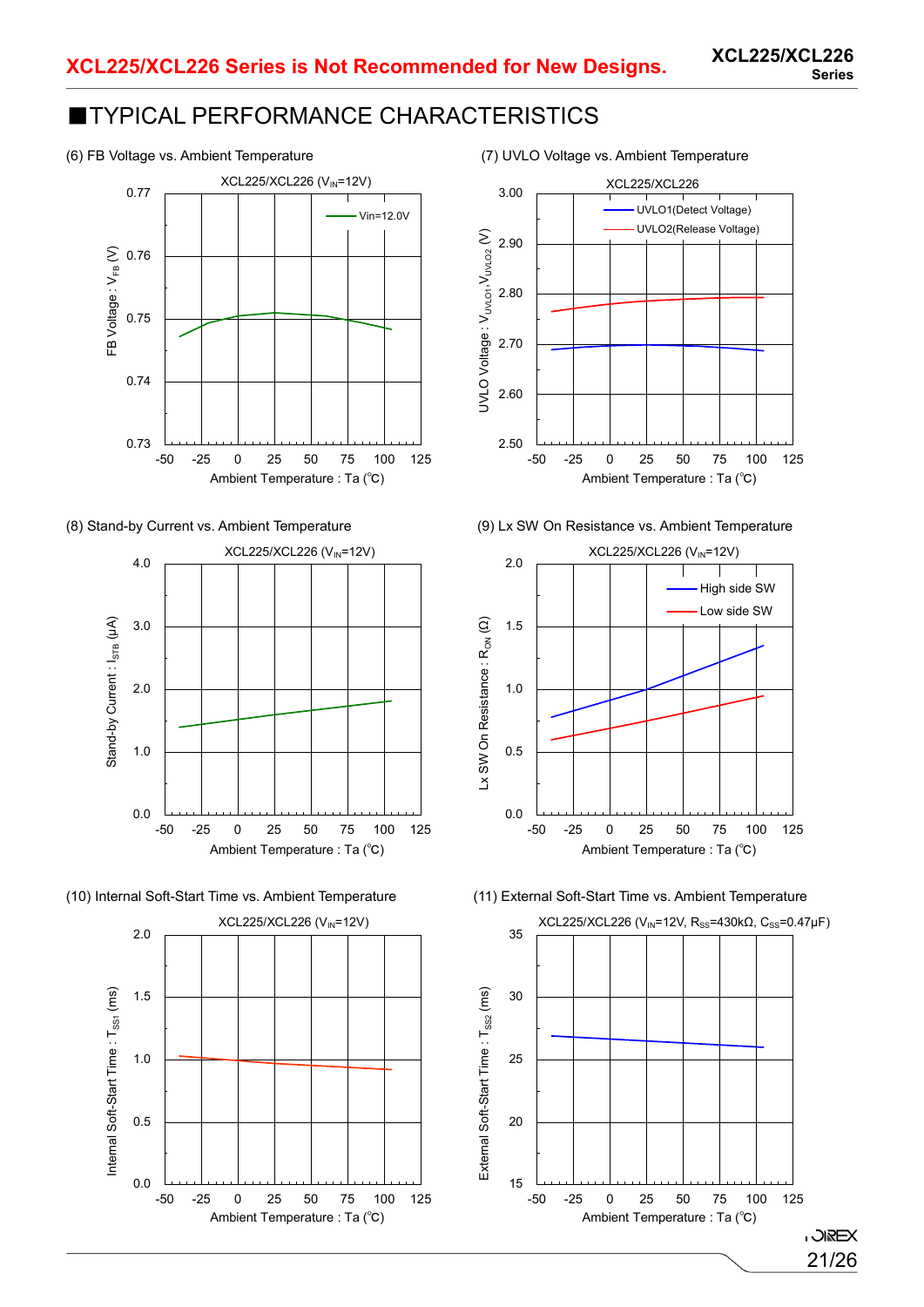#### (12) EN/SS Voltage vs. Ambient Temperature (13) PFM Current vs. Ambient Temperature

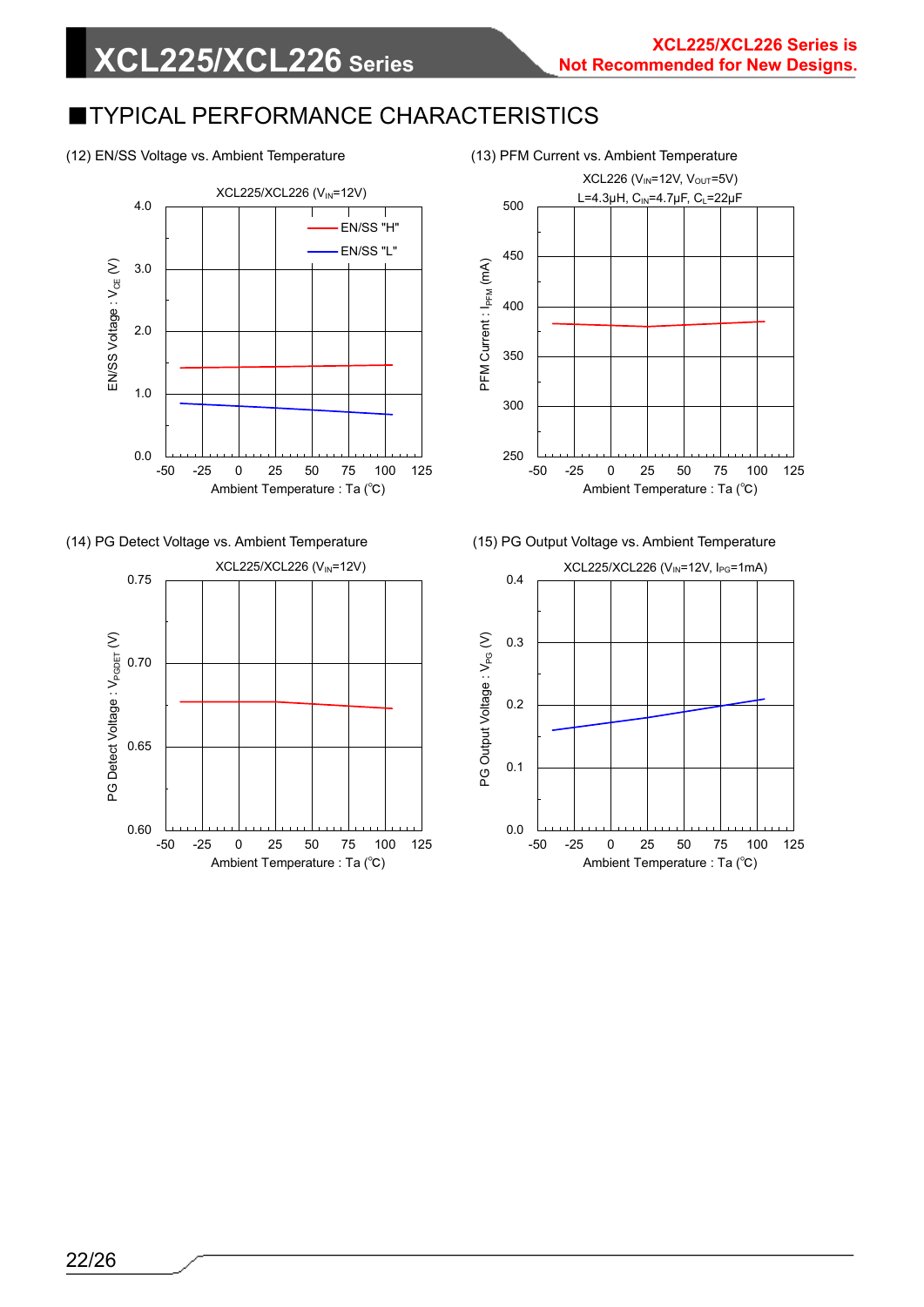#### (16) Load Transient Response



# $XCL225$  (V<sub>IN</sub>=12V, V<sub>OUT</sub>=5V, I<sub>OUT</sub>=300mA→1mA) 500μs/div IOUT=300mA→1mA Vout: 200mV/div

 $XCL226$  (V<sub>IN</sub>=12V, V<sub>OUT</sub>=5V, I<sub>OUT</sub>=1mA $\rightarrow$ 300mA)

| VOUT: 200mV/div                   |          |              |
|-----------------------------------|----------|--------------|
|                                   |          |              |
|                                   |          |              |
|                                   |          |              |
|                                   |          |              |
|                                   |          | $\leftarrow$ |
| $I_{OUT} = 1mA \rightarrow 300mA$ |          |              |
|                                   | 50µs/div | ŀ۷<br>B      |

#### $XCL226$  (V<sub>IN</sub>=12V, V<sub>OUT</sub>=5V, I<sub>OUT</sub>=300mA $\rightarrow$ 1mA)

| VOUT: 200mV/div                                          |  |
|----------------------------------------------------------|--|
|                                                          |  |
| $I_{\text{OUT}} = 300 \text{mA} \rightarrow 1 \text{mA}$ |  |
|                                                          |  |
|                                                          |  |
|                                                          |  |
|                                                          |  |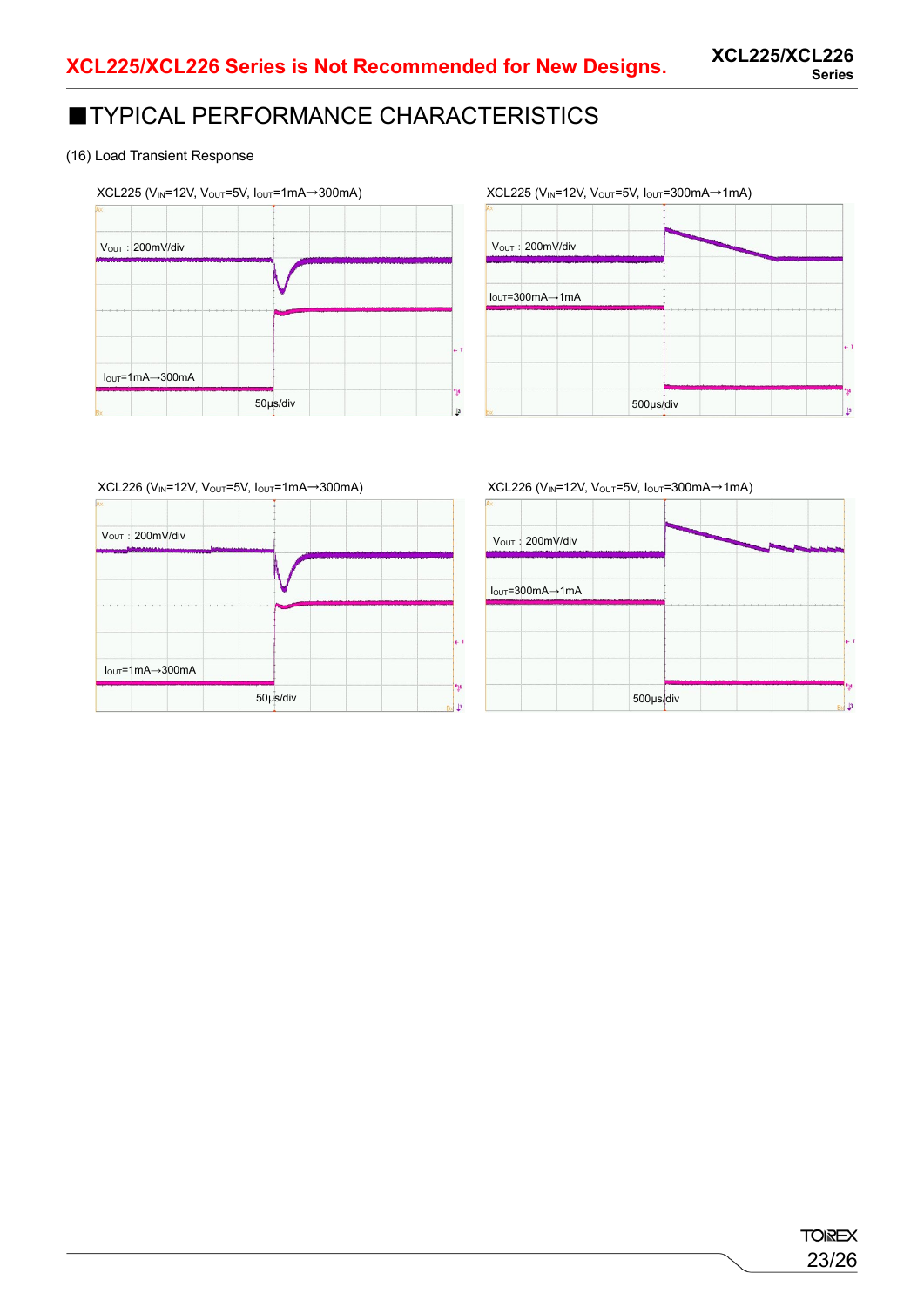# **XCL225/XCL226 Series**

### ■PACKAGING INFORMATION

For the latest package information go to, [www.torexsemi.com/technical-support/packages](https://www.torexsemi.com/technical-support/packages/)

| PACKAGE     | OUTLINE / LAND PATTERN | THERMAL CHARACTERISTICS |                               |
|-------------|------------------------|-------------------------|-------------------------------|
| DFN3030-10B | <b>DFN3030-10B PKG</b> | JESD51-7 Board          | DFN3030-10B Power Dissipation |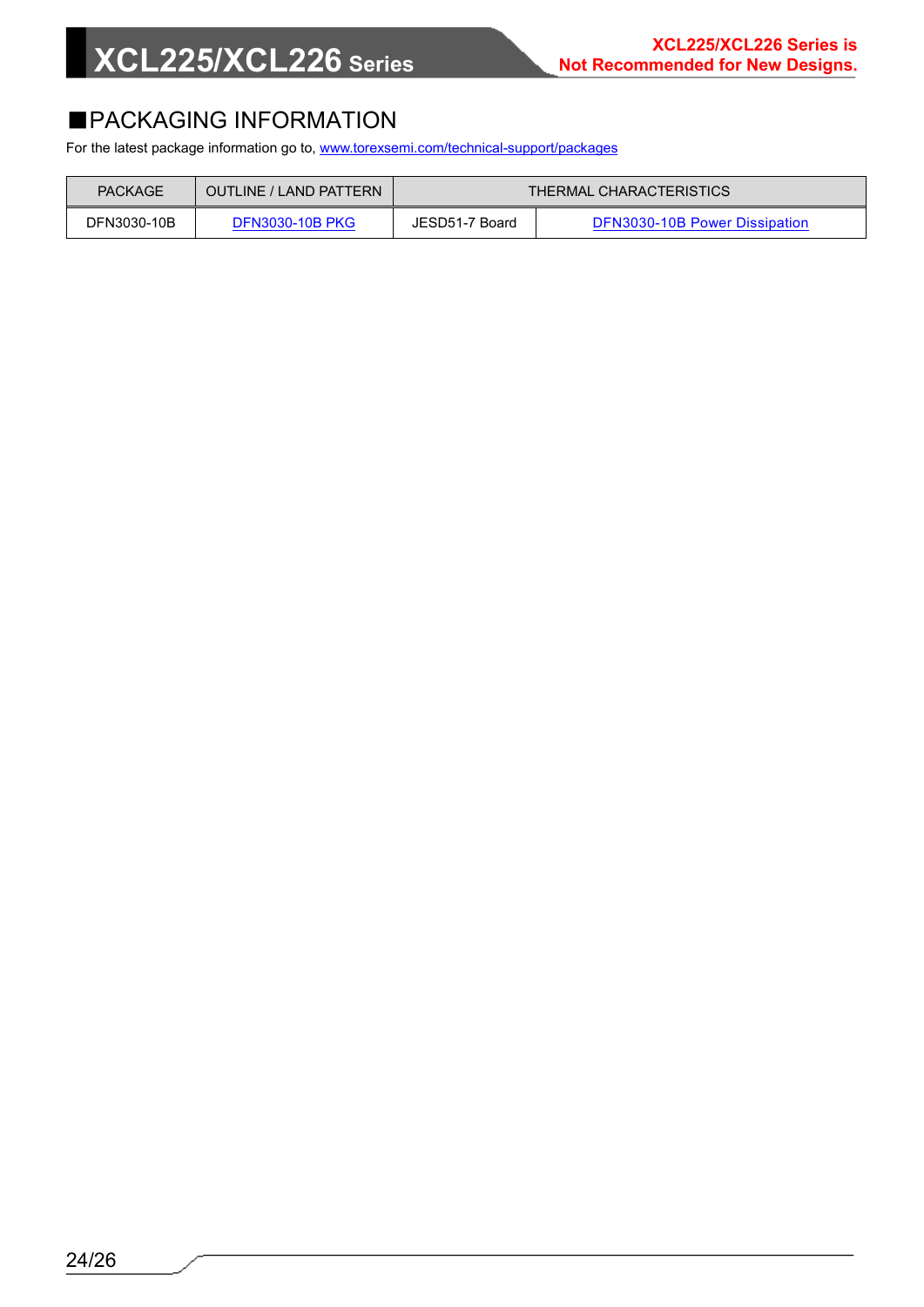### ■MARKING RULE

●DFN3030-10B

①,②,③ represents products series

| <b>SYMBOL</b> |  | Series |               | <b>PRODUCT</b>           |              |
|---------------|--|--------|---------------|--------------------------|--------------|
|               |  |        |               | Type                     |              |
|               |  | R      | <b>XCL225</b> | $\overline{\phantom{a}}$ | XCL225A0K1H2 |
|               |  |        | <b>XCL225</b> | в                        | XCL225B0K1H2 |
|               |  |        | <b>XCL226</b> |                          | XCL226A0K1H2 |
|               |  |        | XCL226        |                          | XCL226B0K1H2 |

④,⑤ represents production lot number

01~09, 0A~0Z, 11~9Z, A1~A9, AA~AZ, B1~ZZ in order. (G, I, J, O, Q, W excluded) \* No character inversion used.

< DFN3030-10B >